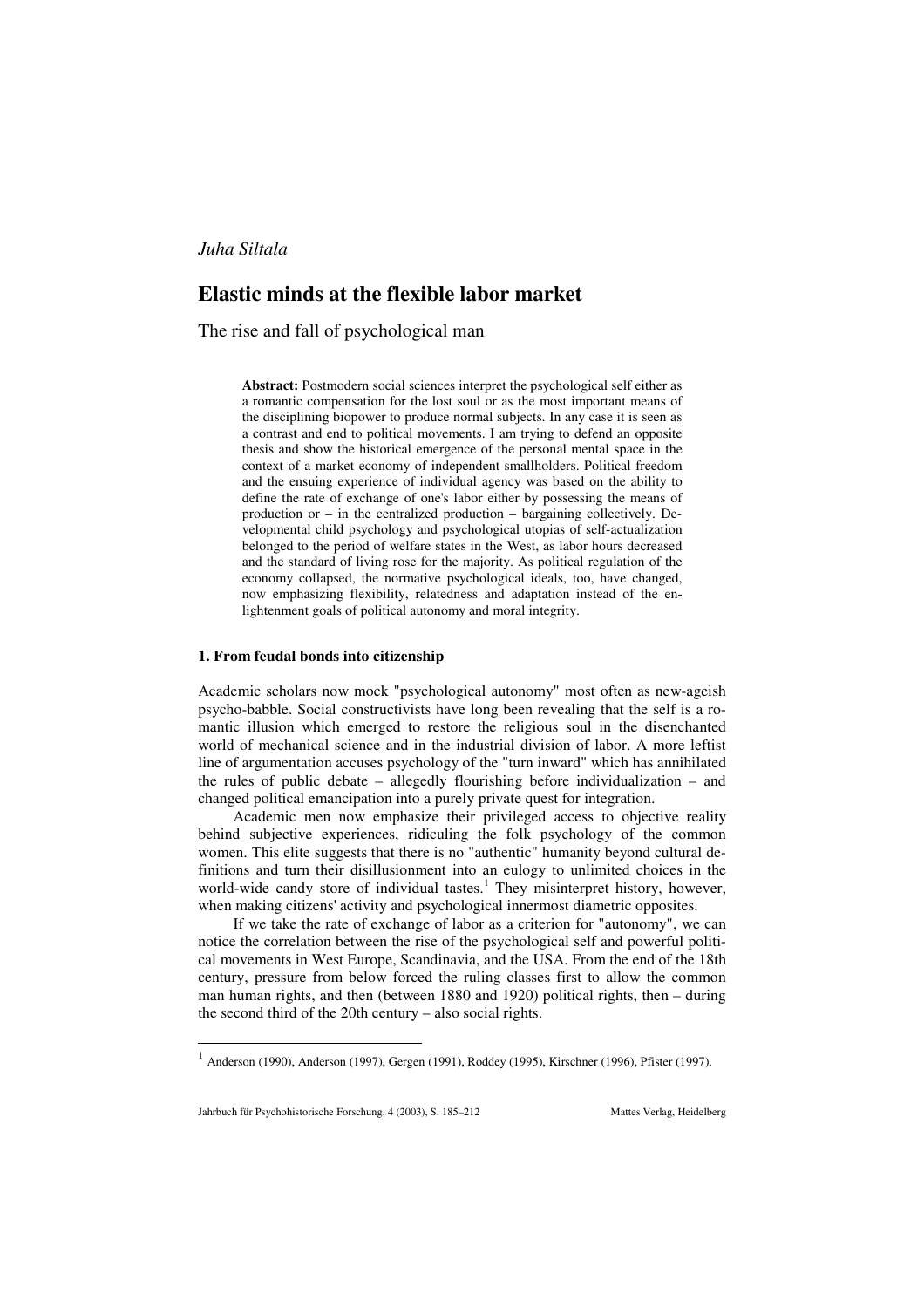In premodern societies, the masses existed only to produce surplus and soldiers for the wars of the ruling elites. The commoners lived on average about 40 years, and their lives not promised no personal or social progress. Individuals did not matter outside their social networks and were directed more by codes of honor, by status, and by tradition than by personal conviction.<sup>2</sup>

During the 18th century, exposure to the forces of nature and social repression ceased to be one's God-given fate, because the beginnings of the market economy made social rise possible. Life expectancy increased, not least due to the confirmation of the rights of property.

During the French Revolution, the "possessive individualism" of the naturalrights theorists was actualized for small landowners and entrepreneurs, whose rights of possession were guaranteed as firmly as were those of the nobles.<sup>3</sup> In Sweden (then including Finland), the peasant landowners gained their first privileges in 1789: a dominium directum to their land. Until then, these "free peasants" were taxed as hereditary tenants, who lost their holdings if they did not their taxes (meaning practically all surplus) for three years. Dominium directum endowed the common people with a vote in public matters.

It is true that the rise of the Third Estate was overshadowed by the fact that the Fourth Estate, i. e., the landless, experienced proletarization at the same time through various enclosure acts and centralized production, but as early as the 1870s the threats of general strike, revolution, and the ensuing broadening of the enfranchised segment of the population helped laissez faire liberalism to evolve into social liberalism (Fabianism & cathedre socialism). Some foundations of the social security network were laid down in Europe towards the end of the 19th century.

An inner mental space emerged along with the division of labor and disconnection between work and home, because people became no longer entirely one with their status but occupied so many divergent roles that they began to experience themselves as unique, permanent, and separate personalities.<sup>4</sup> By distancing themselves from their activities, people could evaluate the conventional imperatives of life merely as prejudicial rules benefiting the nobility. Political mass movements thus presupposed some degree of individuation.

The division of labor made life an open-ended project, not merely a repetition of an eternal cycle of reproduction and drudgery. Children became their parents' delegates moving into a better future, so their inner state began to matter and was judged according to current moral standards. In Germany, the 18th century was a century of paedagogic theories. Blind following of tradition was replaced by a moral gyroscope which was internalized through a close attachment to mothers, who cared for the emotional education at home, and through identification with the father figure as a competent representative of adult society.<sup>5</sup> Children were allowed a childhood as a separate period devoted to their own development also in those labor

 $2$  Crone (1993).

 $3$  Pipes (1999), Lasch (1991).

 $4$  Willems & Hahn (1999).

<sup>5</sup> Riesman (1950), Ariès (1962), deMause (1974).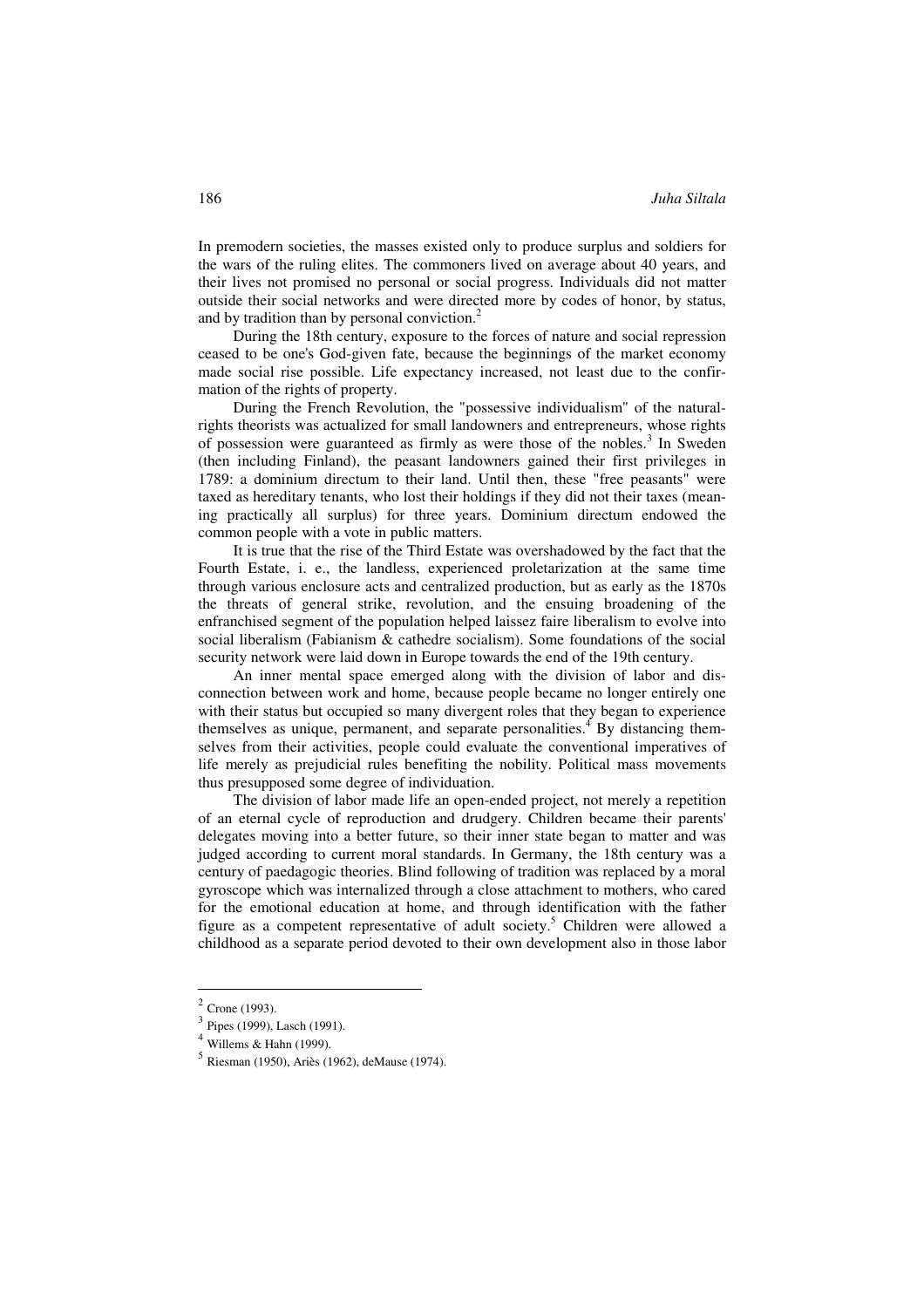class segments which achieved a decent pay and a predictable future.<sup>6</sup> I am not arguing for a culturalist tabula-rasa theory of mind, but saying that deeply ingrained human potentials for self-organization were supported by the more and more attuned relationship between infant and caregiver and the more and more favorable balance of social power.<sup>7</sup>

Confirming subjective experiences in close relationships created individuals. Problems such as the meaning of life or the balancing of individuation and belonging had once haunted a few of the wiser ancient free men or renaissance nobles, but now these dilemmas were gradually democratized. The practice of the investigation of one's innermost nature spread from the elites to the common people, because they had to act as independent sellers and consumers in a free market and evaluate the consequences of their deeds as their own responsibility. According to Charles Taylor, self-grounding enlightenment rationality as a corrective of the corrupt world was balanced by the expressive inner nature of romanticism, while people were trying to remodel their mechanized world cozier.<sup>8</sup> The first indication of this subjective responsibility was the great religious awakenings, starting from the 17th century in West Europe.<sup>9</sup> Moral self-scrutiny flourished in novels, letters, and biographies since then.<sup>1</sup>

Moral perfectibility was the aim of the humanistic citizens' education of the 19th century. Natural laws, even Darwinian evolution, became aligned with religious redemption. Science should in the end be reconciled with ethics and esthetics in a new, psychologically deep human being, who reflected cosmological order and contributed to it in his/her own subjective manner. The Victorians were not only hypocrites who dealt with class conflict by displacing it into sexual repression; they lived also in an open-ended history and dreamed of free agency as spiritual beings. For this reason, they could defer immediate gratification and invest for the future both in bank accounts and in ongoing self-education.<sup>11</sup>

Active citizenship was the interface between the two sides of the enlightenment ideal of "autonomy", as a maturity (Mündigkeit), as making one's own laws: one's ego mediating between drives and external norms and political movements critically evaluating those norms. $^{12}$ 

It is true that citizens internalized prevailing values as their personal self  $\text{ideal}^{13}$ , but this kind of customization of historical possibilities as personal motivation cannot be condemned only because of the process of internalization. Increasing one's control over one's fate by gaining more education and living a healthier life, or by cooperating politically can be labeled as "disciplinary selftechniques" only from the viewpoint of post-totalitarian pessimism.

<sup>6</sup> Ambjörnson (1988), Horgby (1993).

<sup>7</sup> cf. Pinker (1997), pp. 431-432, and Siegel (1999); Greenspan (1997).

<sup>8</sup> Taylor, C. (1989), pp. 355-390.

 $\frac{9}{10}$  Siltala (1992).

 $\frac{10}{11}$  Gay (1995).

 $\frac{11}{12}$  Siltala (1999).<br><sup>12</sup> Schneewind (1998), Freud (1923).

 $13$  Baumeister (1986).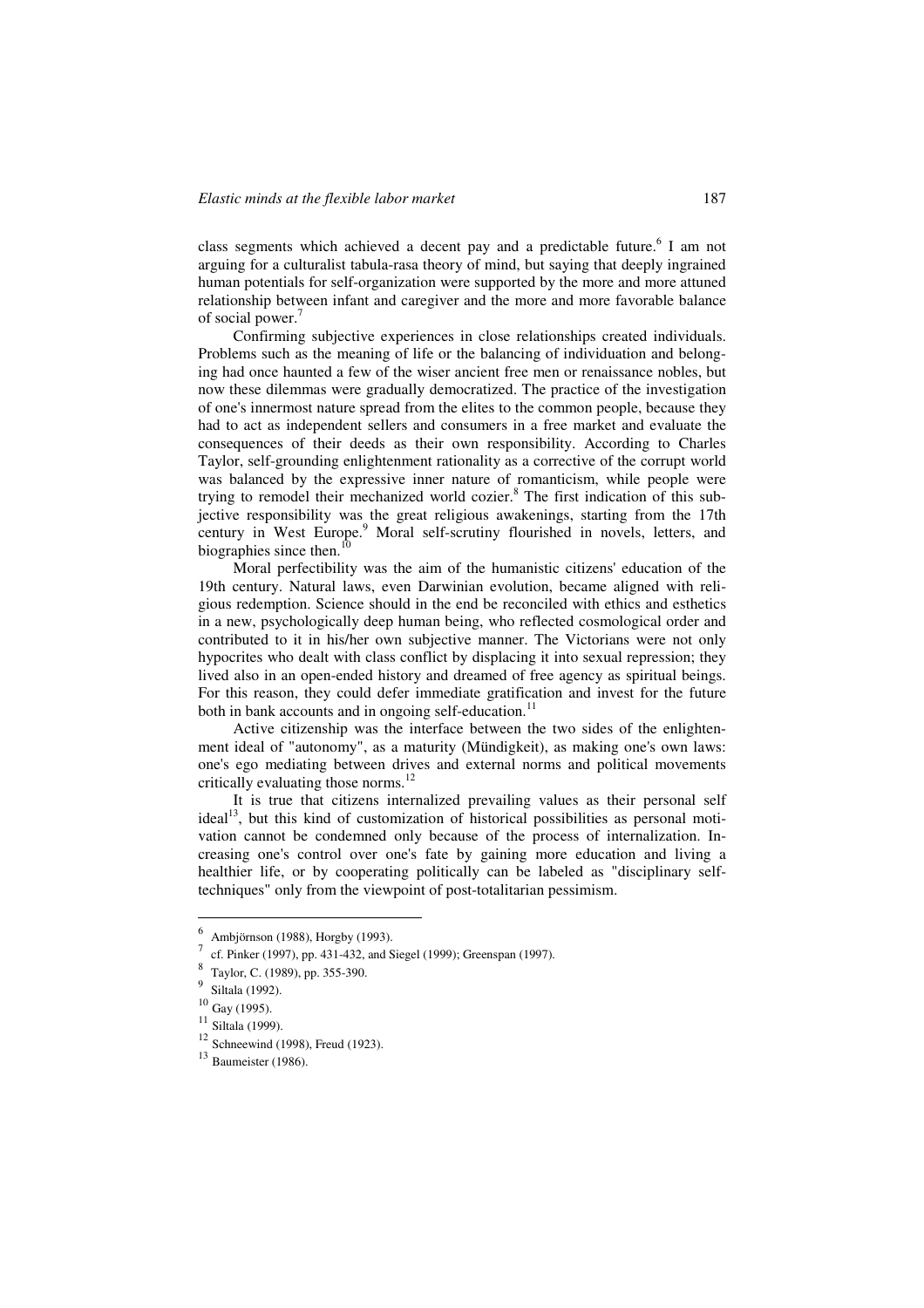#### **2. Political activism and the self-actualization of the 1960s**

Intellectuals operate too much with totalizing dichotomies and neglect any empirical study of compromises. The welfare states were incrementally created as a compromise solution to the crisis surrounding free trade, which culminated in two world wars, chauvinism, and ethnic cleansing.

The macropolitical national economies of the postwar period preferred full employment and full demand to any international mechanisms acting on the economy. Political intervention in the economy was possible only as long as capital movements were regulated by central banks in the Bretton-Woods system. Labor agreements between trade unions and organized employers made jobs a social possession of the employees. On that basis, workers were able to predict their futures, invest in homes, and educate their children into the white-collar class. Most citizens in the West attained a middle-class standard of living, because employees got the lion's share of their productivity, and distributory social politics took care of those who could or did not work.<sup>14</sup>

Capital was satisfied with a return of 3%, because society had to be pacified against the fifth column of Communism. Increasing productivity benefited the employees directly by making work less stressful and was not immediately expropriated by re-engineering. Mutual trust between firms, banks, and labor unions was considered to be more important than short-term profits.<sup>15</sup> The result was that for the first time in history, common people had the energy to do more with their lives than merely struggle for survival. It was not an accident that Abraham Maslow's hierarchy of needs<sup>16</sup>, rising from the physiological needs through security and finally to social belonging and to self-fulfilment, became a basic text for both the personal pursuit of happiness and social interventions to ensure the quality of life.<sup>17</sup>

The horizon of expectation of the vilified 68s generation is often forgotten. We can a posteriori disagree with their political conclusions or life-styles, but we must admit that their historical possibilities were unique, with increasing leisure and an unparalleled supply of middle-class jobs, not least in the enlarging public sector.

The offspring of the war and reconstruction generation, the Baby Boomers, were able to ask whether their lives would be wasted in monotonous jobs. Theodore Roszak wondered in his *The Making of a Counter Culture* whether Marx would have had any impact at all on Western intellectuals of the Sixties if Marx had not, in his early manuscripts, used the word "alienation".<sup>18</sup> Herbert Marcuse equated, in his *Eros and Civilization*, psychological categories as political categories to show the perverting influence of competition on human nature.<sup>19</sup> Rudi Dutschke, his eager

<sup>14</sup> Held et al. (1999), pp. 199-202; Castells (1996), pp. 21-22; Lehner & Schmidt-Bleek (1999), pp. 15- 25; Martin & Schumann (1996).

 $15 \text{Lash} (1994)$ .

 $^{16}$  Maslow (1954).<br><sup>17</sup> Allardt (1993), Schwartz (1995).

Roszak (1968), pp. 91-93; Dahmer (1982), pp. 318-320, 355-356.

<sup>19</sup> Marcuse (1955).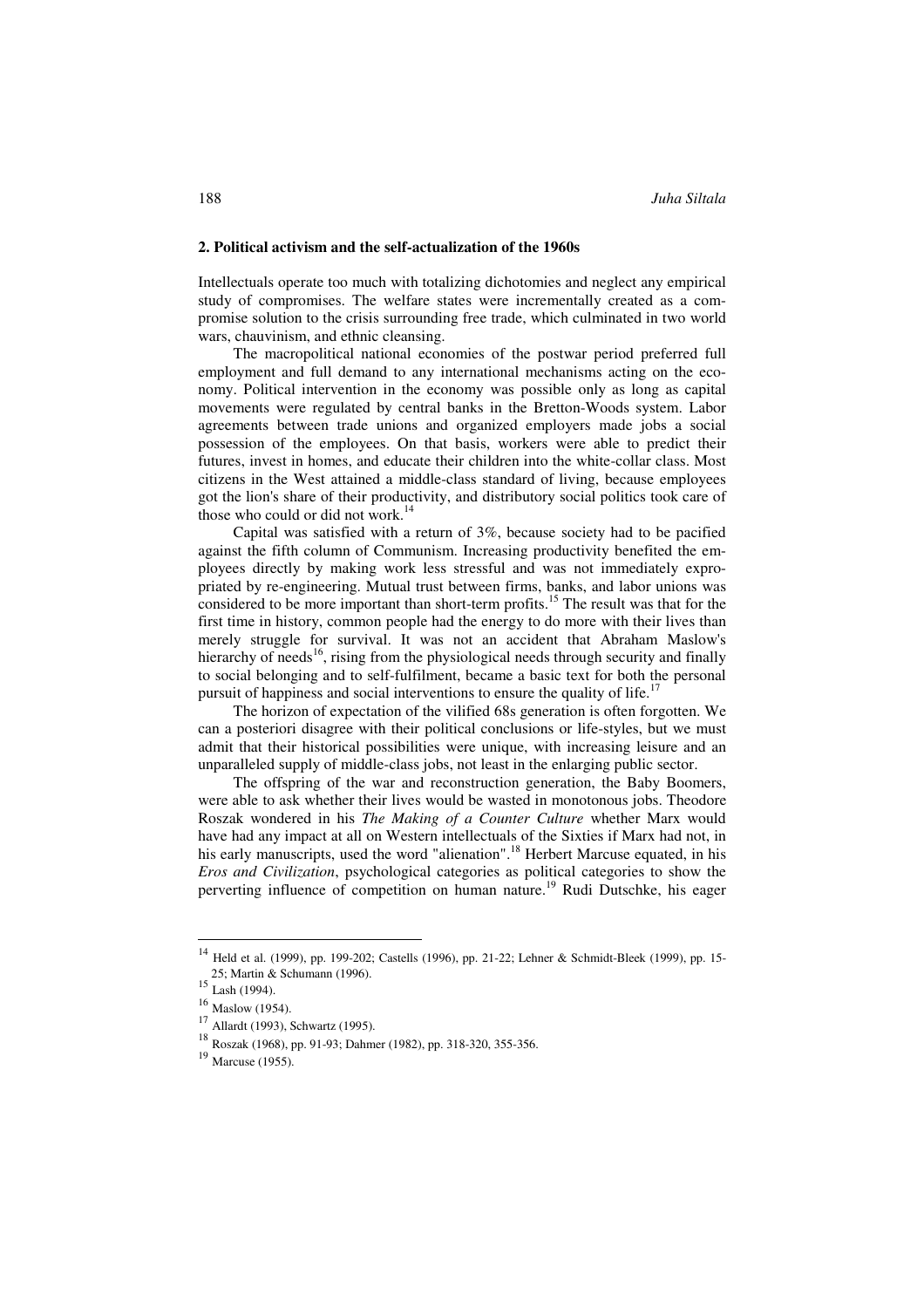reader, saw the strength of the "anti-authoritarian movement" in "the real expression of their own needs and of the interests of individuals."<sup>20</sup>

According to the ideologues of the New Left, human beings are not aggressive and competitive by nature. When worry about economic necessities can be dispensed with, people's playful character or the "pleasure principle" will then take over.<sup>21</sup> The pleasure principle would mean something other than mechanical eruption of repressed sexuality – reconciled with morality, the pleasure principle should spontaneously include the acknowledgement that everyone is a personality and allow the re-erotization of work into play.<sup>22</sup> (This is the "genital" ideal of maturity inherent in most psychoanalytic theories since Karl Abraham  $1925.$ <sup>23</sup>

Not only did long-haired hippies and some radical dissidents seriously discuss Eastern passivity and contemplation as alternatives for achievement motivation. John Kenneth Galbraith suggested as early as the Fifties that, beyond a certain level of affluence, the work-centred ethic was perhaps dispensable.<sup>24</sup>

David Riesman, the sociologist, also warned about wasting one's life at work only to be approved by others: "We need to realize that each life is an emergency, which only happens once, and the 'saving' of which, in terms of character, justifies care and effort. – The idea that men are created free and equal is both true and misleading: men are created different; they lose their social freedom and their individual autonomy in seeking to become like each other".25

Psychoanalysis was also remodeled by the "Zeitgeist". Heinz Kohut noticed during the 1960s that his patients no longer suffered from guilt neuroses but from more profound preoedipal, narcissist disturbances of their whole sense of self, which appeared as emptiness, meaninglessness, and ennui. He recommended, for the analysis, empathetic support for emergent selves instead of analytic interpretations.<sup>26</sup> Narcissism is, according to him, pathological only if one does not find a stance where one can fulfill one's wishes for recognition and deep resonance constructively in the service of others.<sup>27</sup> If one does not, one then will try to reanimate himself at the cost of others without recognizing their own inner processes and boundaries.

To be recognized as a unique personality seemed now to be included into basic human rights in Western countries. The Sixties generation tried, in their romantic rebellion against the stultified "organizational man" created by corporations and bureaucracies, to reconcile sensuality and morality.<sup>28</sup> But it is possible, too, that making politics a purely personal question promoted the psychological backlash during the Seventies and then the ensuing regression into a youthful counterculture

 $20$  Oglesby (1969).

 $21$  Marcuse (1955), pp. 16-17.

<sup>&</sup>lt;sup>22</sup> Marcuse (1965).<br><sup>23</sup> Harsch (1998), pp. 22-27; Dahmer (1982), pp. 318, 332, 335-336, 340, 343; Siltala (1989), pp. 340-342. <sup>24</sup> Galbraith (1958); Kreml (1977), pp. 99-100.

<sup>25</sup> Riesman (1950), p. 297, p. 307.

<sup>&</sup>lt;sup>26</sup> Kohut (1971); Loewald (1979); Gedo (1984), pp. 6-7.<br><sup>27</sup> Passett (1983), Wahl (1985), Teicholtz (1999).

<sup>28</sup> Alexander (1995), pp. 20-23; Whyte (1956); Leinberger & Tucker (1991).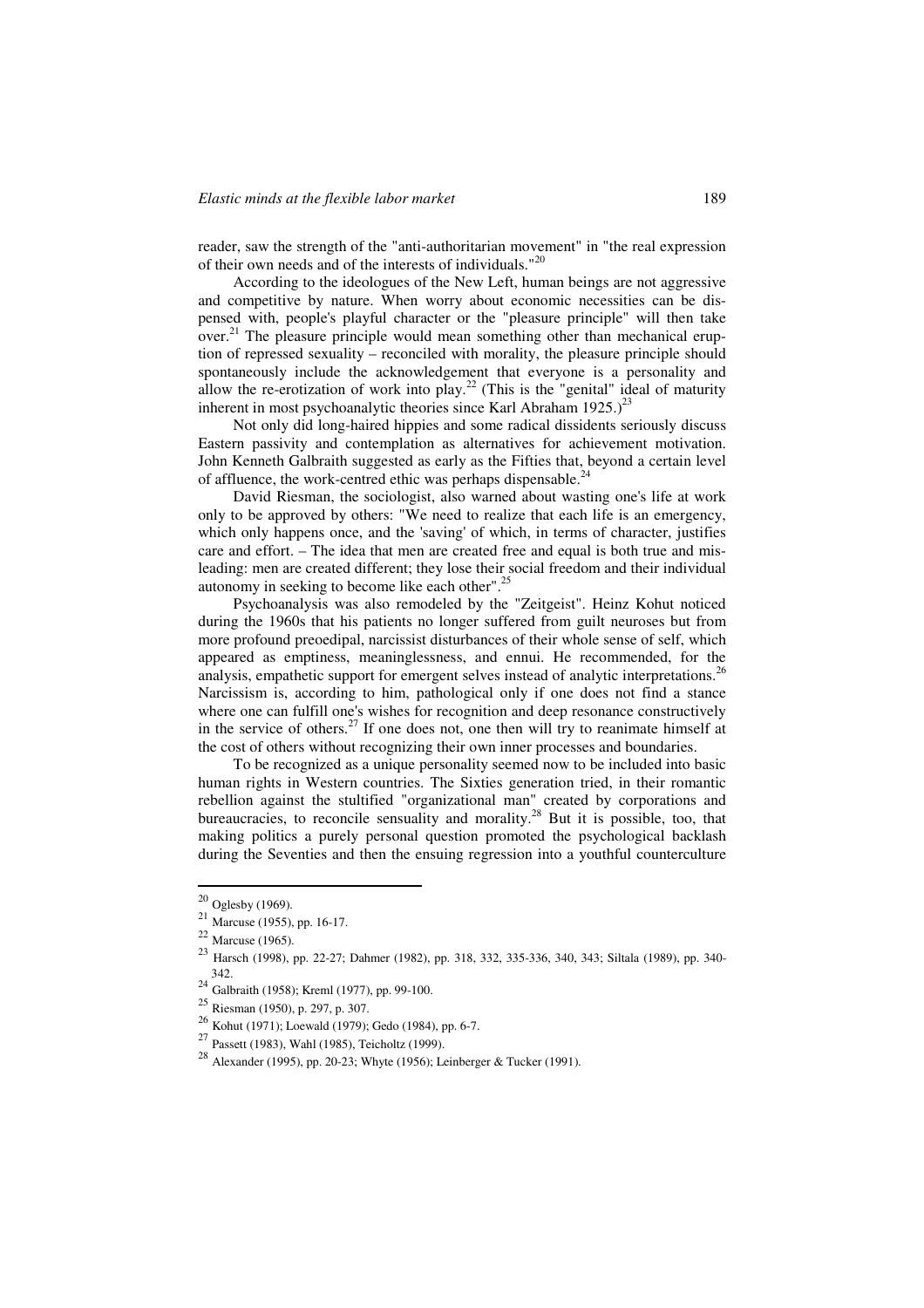of victimization and a refusal to become adult and assume political responsibility.<sup>29</sup> Existential security enabled the Baby Boomers to choose careers, mates, and lifestyles, and these personal questions became substitute for universalist macropolitical movements.

## **3. The global economy affects the middle classes**

The bureaucratic welfare state simultaneously culminated in and thwarted the autonomy of the common people. It enabled its citizens to make life-style choices independently of their families<sup>30</sup>, but the corporatist system of lobbying began also to free the Western citizens from political activism and to shift the emphasis of emancipation from political to cultural choices. $31$ 

Politics gradually changed into the art of managing technical necessities, a change which enabled economic experts to seize power incrementally after the first oil crisis and create the "satanic mill" of world finance through GATT agreements, OECD recommendations, and deregulation of capital movements. Global capitalism was introduced as an evolutionary necessity of technology, a question far beyond democratic legitimation.<sup>32</sup>

Even the most non-alarmist analysts of globalization agree that the social contract of the postwar years has been unilaterally changed to the advantage of share and option holders at the expense of employees and of social welfare. Since the freeing of capital movements in the USA (1974), four-fifths of those who have to work for their living have had to do more with less.<sup>33</sup> That shareholders demand exponential growth in profit rates obliges firms to maximize short-term returns by downsizing staffs and destroy the long-term production force. In the public sector, shrinking tax revenues have the same effect as stock market financing for the corporations.<sup>34</sup> The core staff, who have survived all the fin-de-siècle budget cuts, burn out.

"Information society" euphoria disguises the basic shift in the practice of labor contracts: "de-jobbing" means labor's giving up striking. It means for the employees individual competition in the short-term and just-in-time jobs or between semiindependent service-providers.<sup>35</sup> In the internationalization of capital, only shareholders can exert pressure through "strikes": only capital, not workers, can flee.<sup>36</sup> This shift in social power affects most members of the labor force. The average person can no longer relax after having acquired a permanent job and after having

Calcutt (1998), Coté (2000).

<sup>30</sup> Coontz (1992), pp. 68-92.

<sup>31</sup> Lasch (1995).

<sup>32</sup> Held et al. (1999), pp. 202-235; Starr (2000), pp. 11-27.

<sup>33</sup> Castells (1996), pp. 21-32, 349-353; Castells (1998), pp. 70-165; Held et al. (1999), pp. 184-186, 232,

 $34\frac{207, 277, 188, 129, 2000}{\text{Grieder (1997), Gray (1998), Luttwak (1998), Kennedy (2000)}}$ .

<sup>35</sup> Ashley (1997), pp. 134-235; Buchmann (1989); Aronowitz & Di Fazio (1994); Barlett & Steele (1998); Suikkanen & Linnakangas (1998); Vähätalo (1998).

<sup>36</sup> Martin & Schumann (1996), pp. 112ff.; Greider (1997), pp. 57ff., 285ff., 360ff.; Labarde & Maris (1998), p. 22.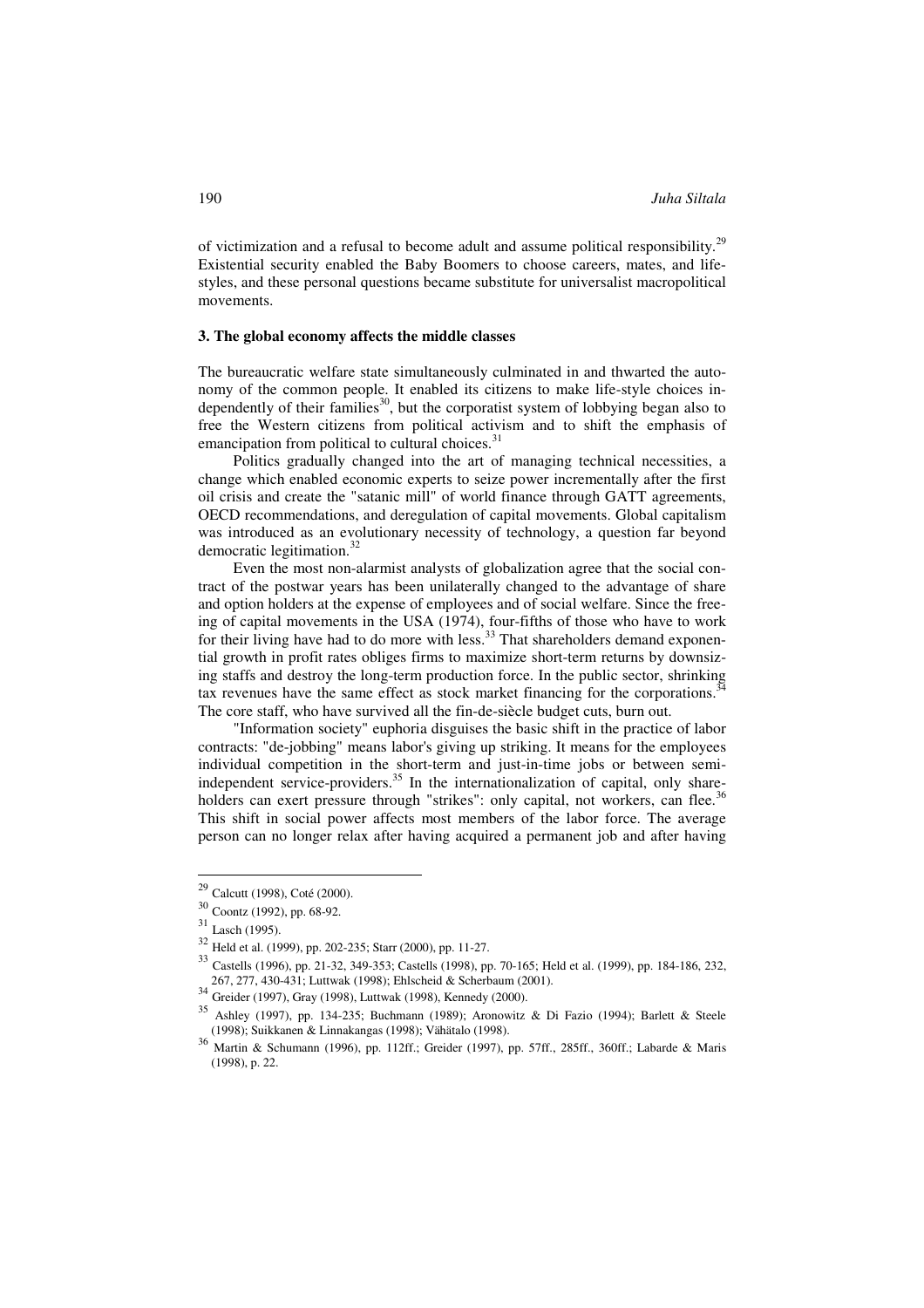paid for the family home, as was the case in the welfare state.<sup>37</sup> The alternatives for the common man are either to sell his/her independence to the firm in order to get decent pay or to submit to proletarization in short-term junk jobs.

"Flexibility" as a competitive advantage equates the labor force with things: it is hired and fired when needed. The ideal that is aimed at is that people should circulate as effectively as money does in the new finance instruments of a virtualized economy, which has loosened its ties to any real production for fulfilling human needs. The economy no longer needs to legitimize itself by fulfilling human needs; people are, in their turn, required to justify their existence by sacrificing their lives for the "corporate spirit".<sup>38</sup>

When the working day exceeds eight hours a day, employees can less well afford a family or civic engagemement. Arlie Russell Hochschild, an industrial sociologist, has stated that the corporation requires from the new elite, the ITworkers, about 80 hours a week, but compensates for this load by offering intimacy and a quasi-religious sense of belonging. "Independent" information workers are kept in childlike dependency on their "caretaker", because they perhaps have little sense of identity outside their work life. If these yuppies have children at all, they may handle them as a second or third shift at home, as if home had become a burden to be carried. $39$ 

In the 19th century, home was understood as a source of moral firmness and a haven in the heartless world, compensating for the now-lost community bond. During the era of Fordism and trade unions, the collective labor contract guaranteed at least the border between work and home.

There are no longer unions as equal partners to make social contracts, because national states are no match for the International of finance capital, and isolated justin-time workers can hardly be expected to negotiate with their multinational counterpart on equal terms. Once, capitalism substituted for the total dependency on one's landlord a definite contract, in which the employee committed himself to work for pay. Principally, a capitalist paid for a given task and did not buy the soul, family life, or religious/political conviction of his employees.

Richard Sennett, another industrial sociologist, states that teamwork promotes superficial cooperation and manipulative other-directedness. It makes people sensitive fence-sitters, unable to defend their convictions. Management can assume the role of a coach, while the employees are pressuring each other to work harder.<sup>40</sup>

Now, when intrusive psychological testing is flourishing, and both family life and citizen activism drained off through overwork, mature capitalism has returned from contractual freedom back to feudal serfdom. The corporations buy the whole yuppie: s/he must always be available and identify entirely with the goals of the

<sup>37</sup> Kortteinen (1992); Vähätalo (1998), pp. 9-23; Happonen (1999), pp. 423-452.

<sup>38</sup> Luhmann (1984); Clarke (1983), p. 208; Gronow (1988), p. 328; Labarde & Maris (1998), pp. 80-87.

 $^{39}$  Kiianmaa (1996), Hochschild (1997).<br> $^{40}$  Sennett (1998).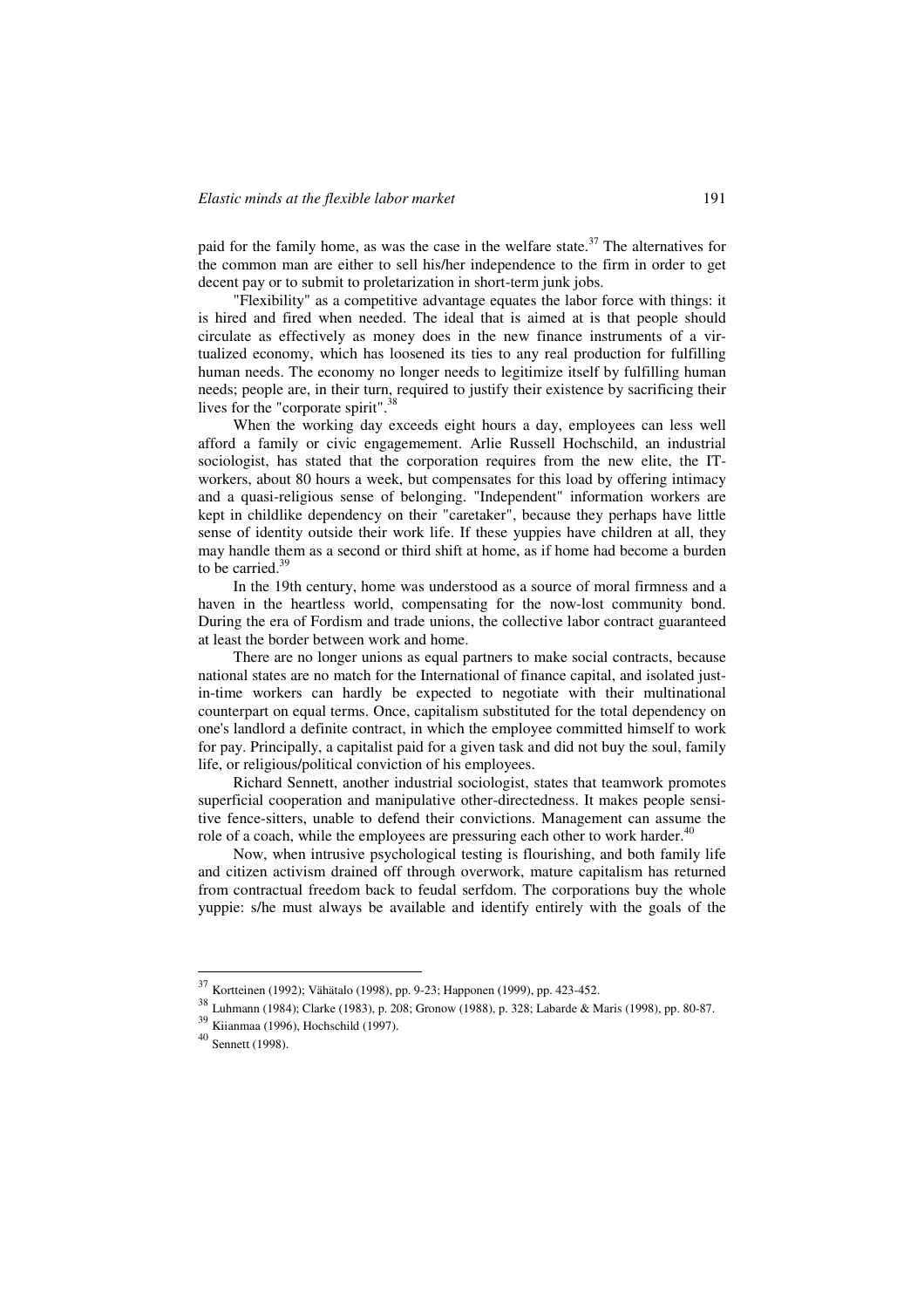employer.<sup>41</sup> The "social self" of Charles H. Cooley and G. H. Mead is, as updated version, again used to transcend the contradictions between labor and capital.<sup>42</sup>

During the 1980ies and 1990ies, economic rationality had confined all values other than efficiency into the sphere of "pure" human relations. But efficiency infiltrates also the private sphere: human relationships begin also to follow the logic of utilitarianism in the ongoing calculation of hedonistic gains and losses.<sup>43</sup>

When the private sphere of family and spare time disappears, the preconditions for a republic are also lost.<sup>44</sup> The critical psychic distance disappears, because parents have no time to engage with their children and confirm their subjective experiences as a valid basis for initiative and action.<sup>45</sup> The goal of socialization seems no longer to be a competent citizen with convictions of his/her own, as it was in most political theories, be they Liberal, Republican, or Socialist.<sup>46</sup>

Only some decades ago, the Frankfurt school theory and psychoanalytically oriented feminism tried to categorize the creative tension between culture and personality as a crucial precondition for cultural renewal.<sup>47</sup> Now, when personality is in theory and in fact entirely reduced to external realities, an iron cage of an instrumental rationality may be expected. One subsystem of modern society, the economy, has obviously colonized the others, obliging all to follow its semantic distinction of effective profit-making. It has made choosing values instead of accommodating oneself to given tasks appear irresponsible.<sup>48</sup>

In the early utopias of industrialism, people had robots to release them from drudgery. And daily work time actually did decrease for more than a hundred years.<sup>49</sup> But now, modernization has made people into appendices of machinery.<sup>50</sup> When life is warfare, there is neither time nor mental space to think over the goals for which you are fighting.<sup>51</sup> National politics now has to adapt its citizens to fulfill Standard  $\&$  Poors' classification of competitiveness<sup>52</sup> instead of "bending the nature"

<sup>41</sup> Pritchett (1997).

<sup>42</sup> King (2000), Sklansky (2000).

<sup>43</sup> Coontz (1992), pp. 93-121, 151-154; Bellah et al. (1985).

<sup>44</sup> Arendt (1958), pp. 22-78.

<sup>45</sup> Greenspan (1997).

<sup>46</sup> Lasch (1991, 1995).

<sup>47</sup> Adorno (1952/1953), pp. 7-18; Dahmer (1982), pp. 320, 339; Wiggershaus (1986), pp. 298-304, 387- 390; Frosh (1987), pp. 210-231; Elliott (1992). – Today, some of the most advanced post(structuralists) have also abandoned the impasse of linguistic determinism in subjectivation: "–the subject produced as continuous, visible, and located is nevertheless haunted by an inassimilable remainder, a melancholia that marks the limits of subjectivation." The account of the constitution of subjects shows, paradoxically, how agency can oppose and transform "the social terms by which it is spawned." Butler (1997), p. 29. <sup>48</sup> Horkheimer (1941), pp. 26-48.

<sup>49</sup> Schor (1993).

<sup>50</sup> Lütkehaus (1995), pp. 281-303; Halberstam & Livingston (1995). – Tammilehto (1998), pp. 264-268, shows how the behavioral model consisting of secondary reflexes is embedded in neo-classical economics.

<sup>51</sup> Labarde & Maris (1998), pp. 20, 27, 30, 68, 80-85, 135, 161, 165.

<sup>52</sup> For instance, Suomen Kuvalehti 31. 7. 1998: "Suomi on maailman viidenneksi paras maa" ("Finland is the world's fifth best country").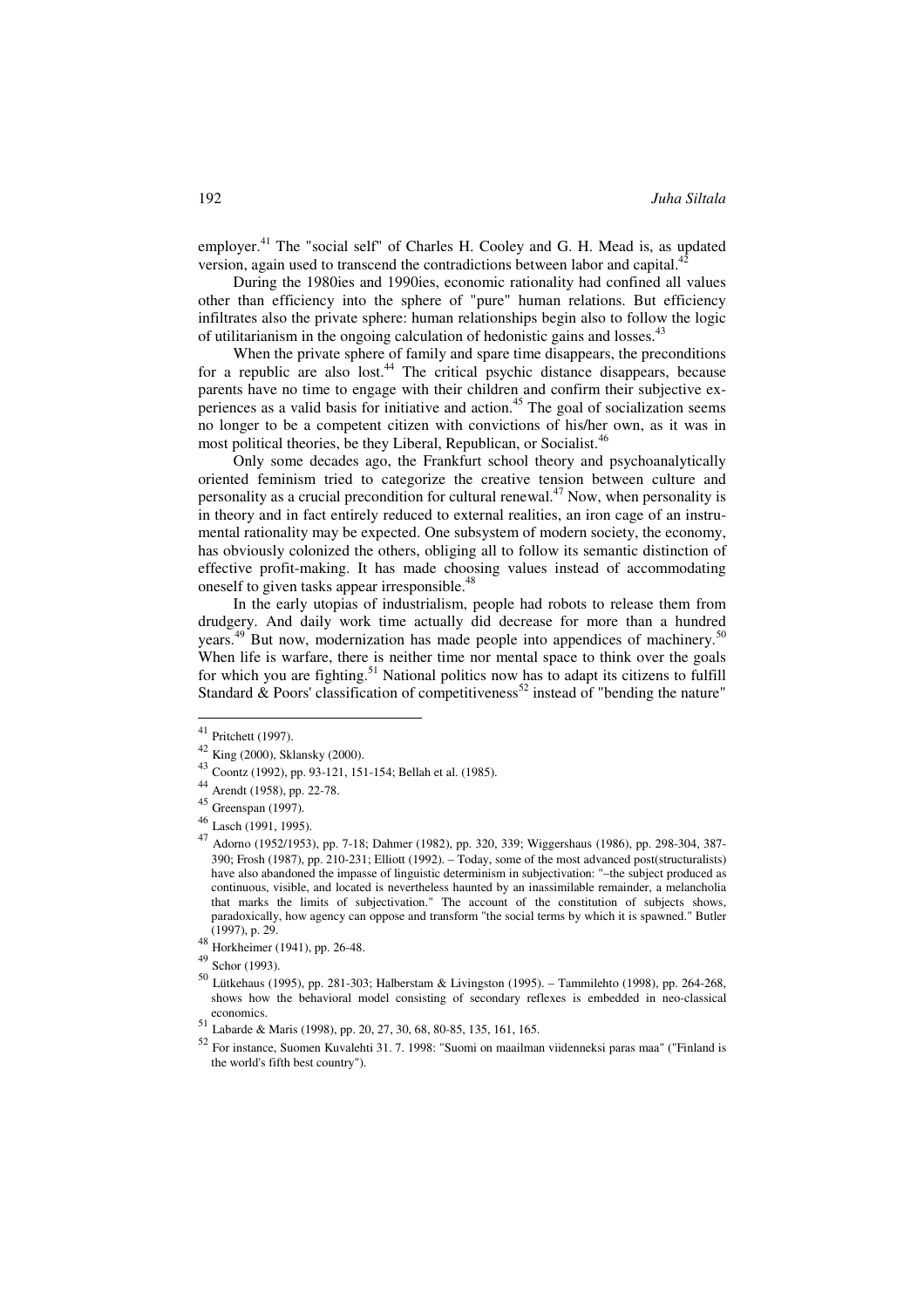of the economy to human will.<sup>53</sup> The only possible politics is adapting to the "necessary" cuts. Cutting will slice from the nation its "fat".<sup>54</sup> Existential questions are unhip, because they are already solved: employees exist to produce shareholder value, and non-productive segments of the population have lost their right to exist at all. A large-scale program of eugenics is in progress between individuals, institutions, firms, nations, and the three main blocs of the world economy, and last but not least in managed health care, which has been militarized in its vocabulary.<sup>55</sup> Services to children, old people, the chronically ill, and mental health patients are cut in budget cuts downsizing the public sector.<sup>56</sup>

Nebulous conceptualizations concerning mass society ruled by monopols, made by the old critical theory as early as during the 1930ies, can finally be operationalized in concrete comparisons between two kinds of affluent societies since WW II, politically regulated and deregulated. Whereas the welfare state was planned by child psychoanalysts to embrace like a huge mother's arms all citizens and hold them safe through the existential ruptures of modern life<sup>57</sup>, the competitive state is founded on the survival of the fittest. All that has been considered progress during two hundred years – democracy, equality, human rights – seems now to be labelled regression, because it can "impede commerce".<sup>58</sup>

Dismal prognoses as to the instrumentalization of rationality, which once seemed to be aesthetic exaggeration by privileged intellectuals faced with mass affluence, can now be statistically supported by cumulative evidence about how increasing productivity in the service of international shareholders is reducing the freedom of the working majority and by corresponding changes in the sociological and psychological theories.

<sup>53</sup> Beck (1998), p. 26.

<sup>54</sup> "Cutting" is praised as an absolute value. For example, in news of the visit of Sweden's prime minister Göran Persson: *Helsingin Sanomat* 23. 4. 1996 "Sweden is the best for budget cuts in the whole of Scandinavia".

<sup>55</sup> Stein (1995), pp. 406-415.

<sup>56</sup> Garrett (2000), pp. 266-480. – See *Aurora*, 2/1996: "Yksilöstä on tullut pelinappula" Tytti Seessalo; *Helsingin Sanomat* 10. 1. 1997: "Vm:n ylijohtaja tuomitsee 'pehmeän' työttömyyden hoidon. 'Ekonomistien olisi ryhdistäydyttävä ja ammuttava älyttömimmät temput alas'" Atte Jääskeläinen; 25. 2. 1997: "Työttömyys on käsitetty väärin. Teollisuuden ja työnantajien uuden puheenjohtajan Jukka Härmälän mielestä suuri osa työttömistä ei saisi töitä edes hyvinä aikoina. Hänen mielestään tämä joukko kuuluisi 'sosiaalisektorin puolelle'." See also *HS* 17. 10. 1996: "Kaikki voidaan hoitaa jos tehottomat hoidot karsitaan" Päivi Repo; 4. 1. 1997: "Terveyspalvelut – –" Päivi Repo; 16. 2. 1997: "Raha rengiksi terveydenhoitoon" Jyrki Iivonen; *The Washington Post* 6. 11. 1997: "Arguing for Infanticide" Michael Kelly; 19. 2. 1998: "Vanhushoidon kansanliike sohaisi ampiaispesään" Anna-Leena Pyykkönen; 20. 3. 1998: "Kolmasosa henkilökunnasta myöntää, että vanhuksia satutetaan turhaan" Riitta Vainio; 28. 4. 1998: "Kehitysvammaliitto kysyy ihmisen arvoa. 'Säästäminen ei saa olla rodunjalostusta' " Irja Hyvärinen; 8. 5. 1998: "Lasten sairaanhoidon keskittäminen Hyksiin tuli kalliiksi Helsingille" Mikko-Pekka Heikkinen; 10. 5. 1998: "Ihmisen hinnoittelu muuttuu yhä räikeämmäksi" Kati Haapakoski; 20. 5. 1998: "Irti masennuksen vuosikymmenestä" Kari Pylkkänen; *Kirkko & kaupunki* 23/1998: "Köyhien lapset lihoiksi?" Marja Kuparinen; *Suomen Kuvalehti* 18/1998: "Kaikkein kovin arvo" Tapani Ruokanen; *HS* 19. 10. 2000: "Kodinhoitaja ei ehdi tehdä juuri mitään" Vellamo Wehkakoski, 1. 11. 2000: "Rangaistusmaksu poiki hätäsijoituspaikan" Riitta Astikainen, 3. 12. 2000 "Kutsumus kovilla" Marjut Lindberg, 8. 1. 2001 "Jopa joka kymmenes potilas saa haitan huonosta hoidosta" Päivi Repo.  $57 \frac{\text{Nau}}{\text{Zaretsky}} (1999)$ .

<sup>58</sup> Labarde & Maris (1998), pp. 22, 27, 32, 160, 177; Bertaux (1998).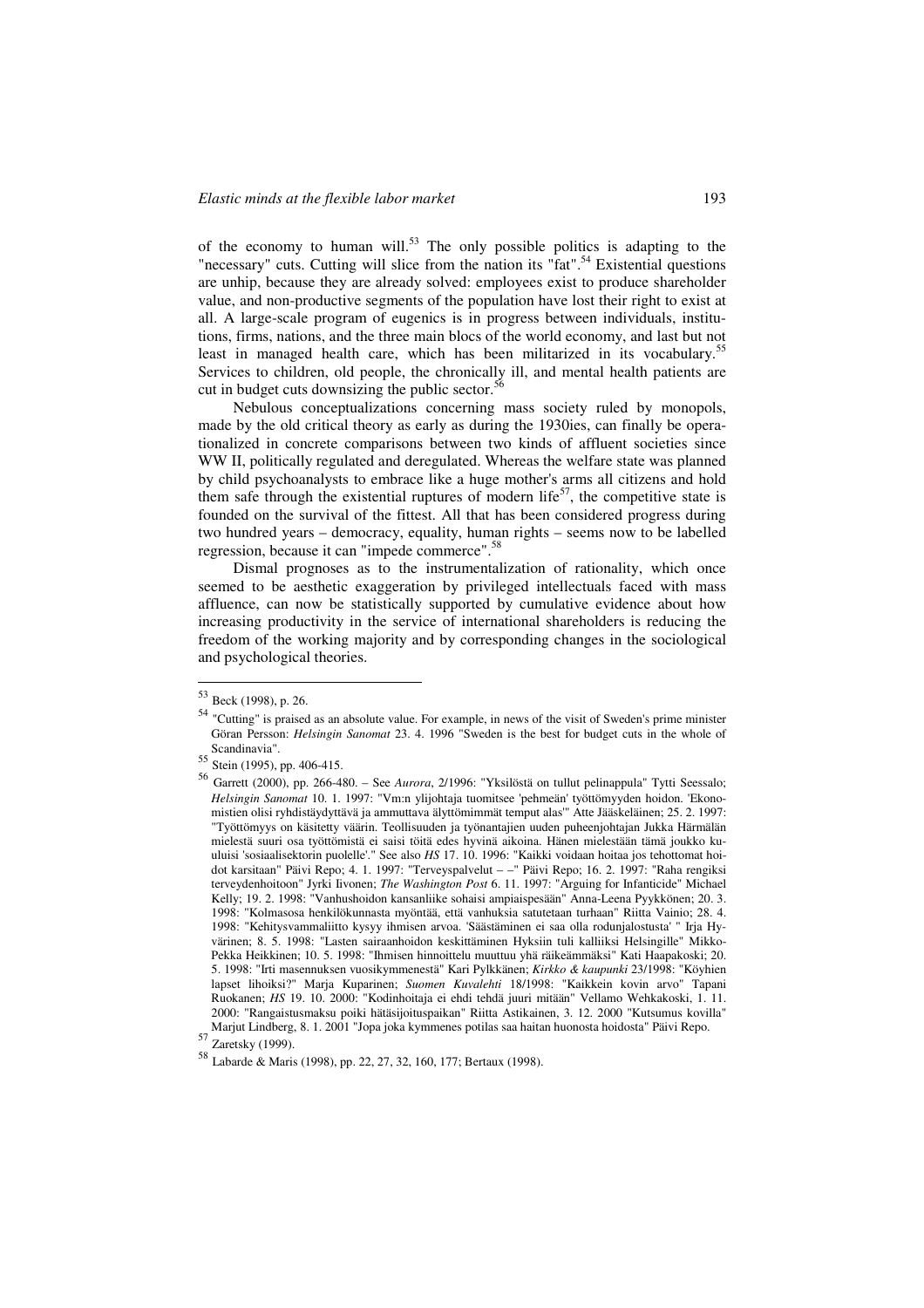#### **4. Flows without frames**

When the mastery of work and the ensuing political power no longer helps one to locate oneself and test realities, the imagined world of the "information society" easily possesses one's mind. One can seldom attain the old ideal of cultural competence, the cultivated personality, because knowledge is too wide and dispersed.<sup>59</sup>

Joining the world wide web is praised as the only way to obtain new insights and thus keep up with the times. But when one is buried in heaps of data, can s/he process it? Is it information for me? Can it be compared with models in long-term memory and be evaluated with emotions, can it be associated to produce personal insights? The problem is the framing, not the output of laser cable. $60$  Anthropologist Bradd Shore warns of losing the embodied experience: " 'Meaning construction' requires relatively stable mental models or schemes by means of which people can maintain a sense of fundamental stability in their apprehension of reality, even as they navigate in a world of unpredictable and novel experiences. Such mental models – whether in the form of image schemas, body habits, linguistic metaphors, category structures, scripts... – are the source of human creativity as well as the basis of congnitive stability". Now, when patterns come to be comprehended as negotiable surface arrangements and can no longer serve as life-affirming orientational models: "How far can the stability of such orienting models be compromised before experience loses its integration?" 'Master narratives' or foundational schemas are replaced with "negotiable and contingent collections of atomic 'facts', bits of knowledge with no grounding context, in relation to which they may be rendered meaningful." The loss of the narrative center is brought about by a technologic trend that employs rational means for semantically vacant ends. "It is at once the birth and the fabrication of the postmodern mind."<sup>61</sup> According to Fredric Jameson, whereas modernity saw life as linear development, postmodernity patterns everything spatially. $62$  Modern life was once meaningful, because arranged into a developmental narrative, where sufferings and adversity found their significance as pertinent phases of maturation.<sup>63</sup> Such frames are no longer available.

"The powers of mind are everywhere ascendant over the brute force of things", writes George Gilder, whose universe consists of ideas and the heroic individuals who think them. Doug Henwood claims that info fetish of this kind is now hiding behind the commoditity relation and the social relation behind; they appear as relations between bytes – "a second order fetishism."<sup>64</sup> "The information society" comprised of real-time interactive data seems to actualize the omnipotence of

<sup>59</sup> Oelkers (1980), pp. 423-427; Lasch (1991), pp. 360-368.

<sup>60</sup> Roszak (1986), Greenspan (1997).

 $61$  Shore (1996), pp. 157-161 (quot.), 314-315. Based on Lakoff (1989), pp. 115-129. – "The more you interact not with something natural and alive, but with something electronic, it takes the sense of the earth away from you, takes your embodiment away from you, robs you of more and more of embodied experiences". (Lakoff (1989), p. 126.)

<sup>62</sup> Lakoff (1995), pp. 364-376.

<sup>63</sup> Taylor (1989), pp. 47-52.

<sup>64</sup> Henwood (1995), pp. 163-171. Cf. Gilder (2000).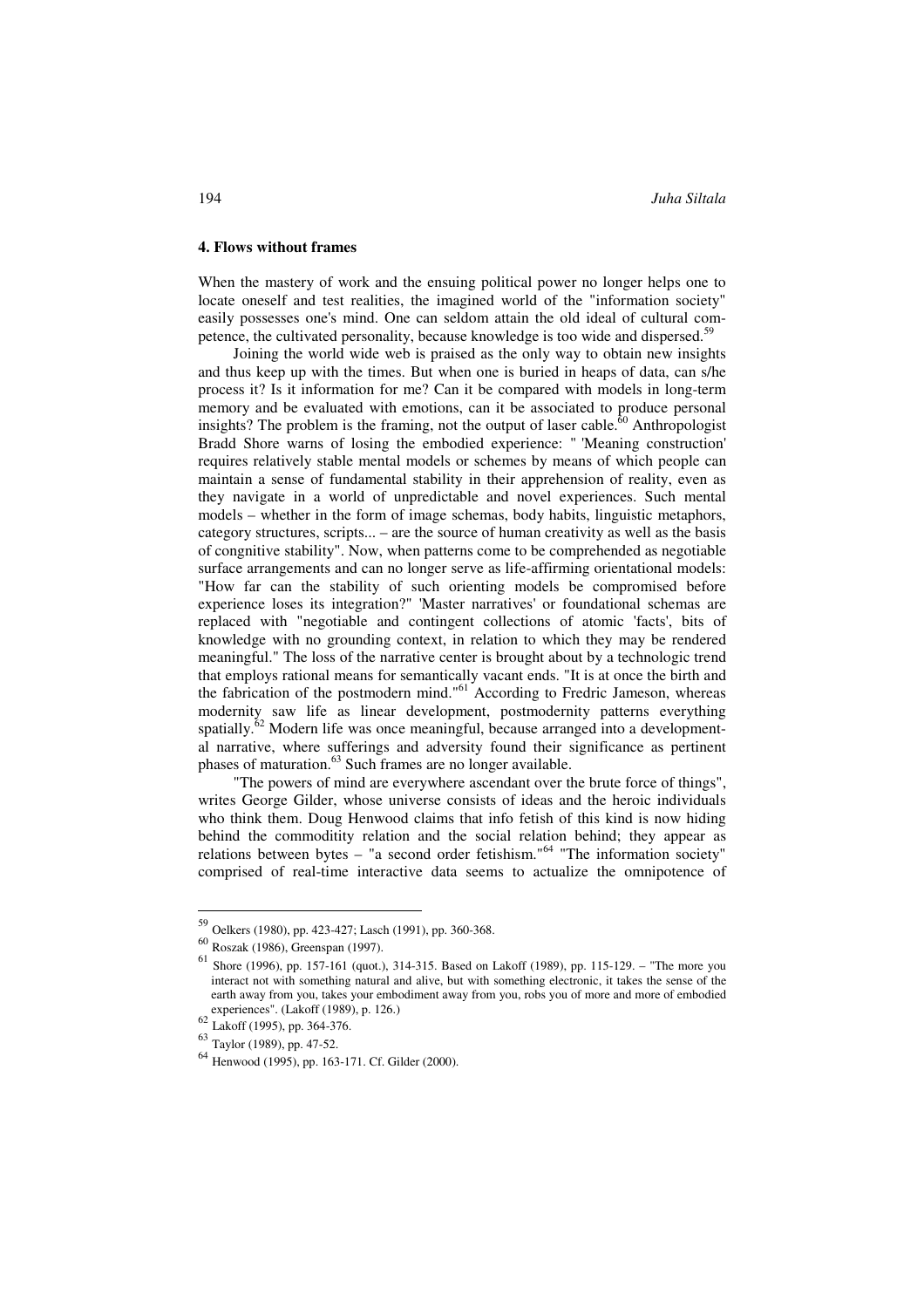wishes, which Freud described in relation to dream work or psychosis, contrasted to slow, alloplastic changing of the world into a place more agreeable to human wishes $65$ 

Then, cyberpunk fiction is consequently the dream work of the net society. In this genre, the center of experience is demolished, and the hero floats free as a series of bytes, re-embodying himself as a hologram in various shapes, ages, and sexes. The subject is one with the object, not sensing its environment as a center as does the classic subject, because the reality of post-referential cyberspace cannot be experienced through the senses or lived in a narrative form. In terminal space, the synchrony of episodes supplants linear life-history. Thus, the self is replaced by culture. This means Deleuzian floating with the stream and giving up one's whole psychology with its old-fashioned distinction between slowly maturing structures molded by conflicts, on the one hand, and a fast stream of sensory perceptions, on the other. Subjects are deconstructed and reconstructed with their varying combinations poles and intensities.<sup>66</sup> Decentred, disembodied subjects reduced to mere carriers of input information are infinitely malleable. "In a system that did not want workers to think too much but needed to control their actions, behaviorist psychology was useful", writes Monty Neill. "Cognitive psychology is more useful to today's system, which needs workers to think for the system and to think differently, manipulating abstract systems. ... Thinking is redefined as what computers do or what humans do to interact with computers, eliminating the rest of the mind and body from thinking. ... Puzzles can be entertaining, challenging, require lots of thought, and yet be substantively mindless. The mind is thus habituated to thinking only in limited, even in complex, ways".67

Mind is seen by Internet enthusiasts as a store of clear-cut data.<sup>68</sup> Cognitive patterning of human beings as computers makes it easy to imagine, after having deleted old-fashioned programs, to reprogram their memories. The cognitive idealism of the first-generation artificial intelligence is repeated in handling children as machines needing only adaptive software.<sup>69</sup>

The cyperpunk as a compensatory emancipation represents the old male dream of creating himself independently of women. When participating in the Net, the cybernaut lives forever in the computer's memory and shares the all-knowing capacities of the machinery. In the consensual hallucination of cyperspace, people can set free their pure "selves" unencumbered by their physical baggage. All

<sup>65</sup> Freud (1924), pp. 357-361.

<sup>66</sup> Bukatman (1993), Deleuze & Guattari (1977). – "Cyberspace is precisely noncorporeal, and so it is precisely non-subjective. If it is an interiorized space, then this is not the interiority of psychologized subjectivity, but rather of a fully technologized (cultural) space which overlaps and restates the vocabularies of a postmodern urbanism". (Bukatman (1993), p. 225.)

<sup>67</sup> Neill (1995), pp. 189-199. – "In inducing physical and social isolation, the computer is the extension of the 'white man.' Devoid of emotion, disconnected from the body (except during a workout), nonnurturing and unmusical, the type of the 'white man' excludes all the human traits capitalism has attached to women and people of color – " (Neill 1995).

 $68$  Roszak (1986).

<sup>69</sup> Lakoff & Johnson (1999), pp. 75-93; Greenspan (1997); Green (1995), pp. 62-84; Robins & Webster (1989); Raven (1991).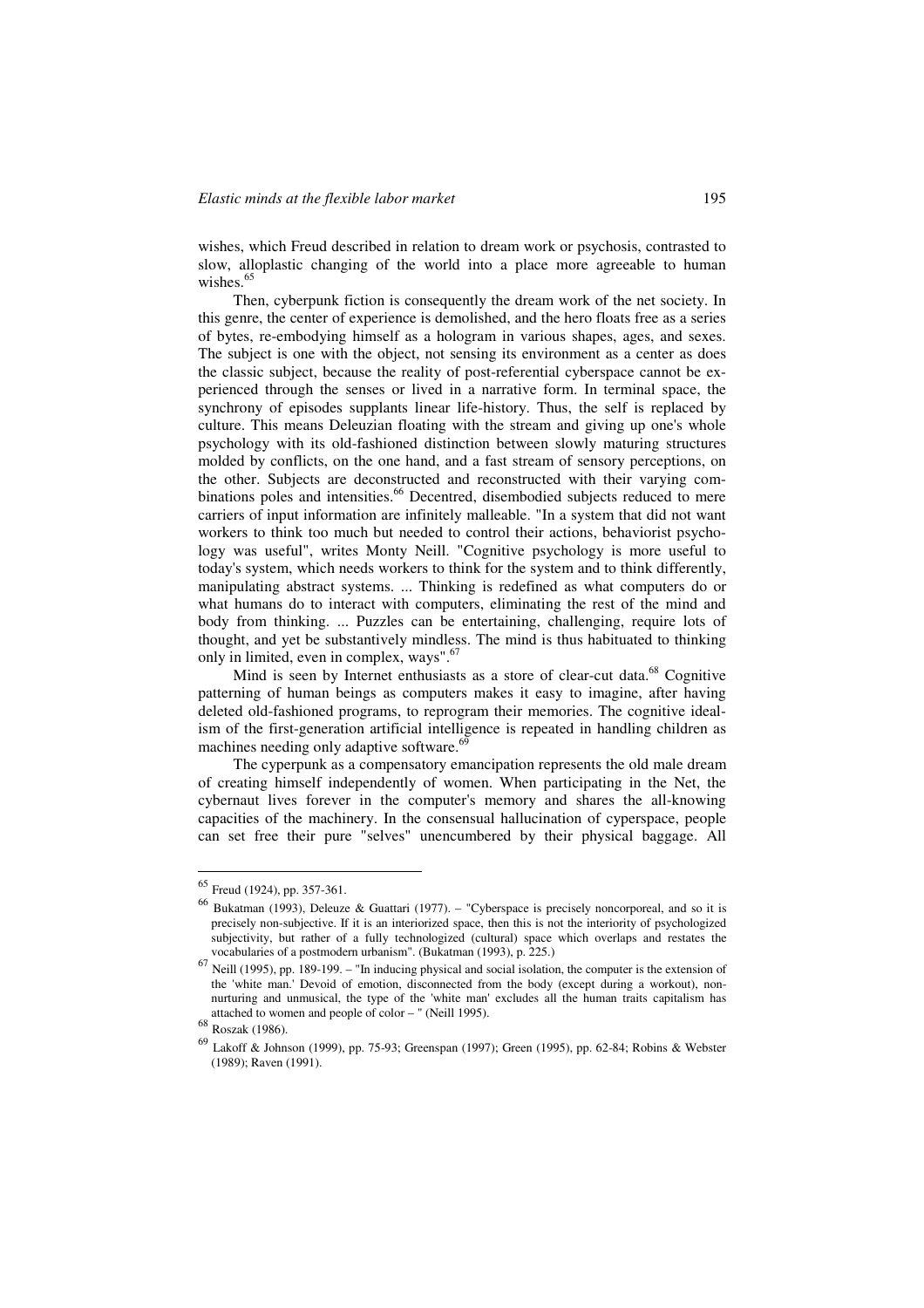differences are dissolved in this "one world" of community-in-communication, where everyone is connected with everyone else all the time.<sup>70</sup>

Cyperpunk omnipotence is now the official ideology of the edutainment sector. The academic avant-garde praise the collapse of the ontological security of commoners as an evolutionary leap from a false concreteness of identities into a relational freedom of decentered subjectivities. Cynical laughter at the "child within", louder and louder during the Nineties, accompanies the shrinking of private space.

## **5. Second chances** *vs***. life history**

Anthony Giddens and Ulrich Beck, leading sociologists of the postmodern era, claim that choices at the microlevel will accumulate into macrolevel changes and form the basis for a new democracy. Thus, the "homogenizing" institutional political channels may be rejected along with the thingly "Fordist" identity which is fixed by gender, family, locality, class, and nation. The same chaos which produces risks also, these sociologists assert, makes people more autonomous in handling risks (and does not cripple them). $71$ 

The optimist theorists of postmodernity uncritically take the ideal at face value, disregarding the psychological preconditions of elasticity. Choosing between non-linear options and tolerating difference must presuppose a degree of emotional security, but they cannot explain where such continuity can be experienced. Münchhausen can raise himself by his hair, they expect: a young person should construct her/his ego in mature object relationships, which already demand ego strength, defined as the capacity to discern between one's own and someone else's wishes, and to negotiate some common objective ground between them.<sup>72</sup>

Evolutionary psychologists may ridicule tabula-rasa theorizing of postmodern cultural studies, but they join their opponents in their almost total rejection of developmental psychology. Instead of decent nurture of children, they emphasize phylogenetically acquired neuronal modules as the basis for learning and social competence; these should be triggered by corresponding circumstances even without adult collaboration.<sup>73</sup> Evolutionary psychologists have made an invaluable contribution in revealing the impact of the peer group on implicit working models of the self in the world, but in their ideological reductionism most do not see the continuity from primary attachment experiences into the ability to cope with the peer group and adulthood, which has been confirmed by experimental research more than once.<sup>74</sup> The human genome does not replicate itself independent of environmental responses; a baby's brain is modeled and organized by its alignment with the more mature brain

<sup>70</sup> Huyssen (1986), p. 70; Romanyshyn (1989), p. 172; de Kerckhove (1990), p. 184; Druckrey (1991), p. 7; Fitting (1992), pp. 307-309; Chopra (1993); Morse (1994); Woodward (1994), p. 6; Robins &

 $\frac{71}{71}$  Beck (1993), pp. 144-172, 204-248; Beck (1998), pp. 9-33; Beck (2000), pp. 7-66; Giddens (1991, 1994). <sup>72</sup> Brater (1998), p. 151.

<sup>73</sup> Harris (1998); Pinker (1997), pp. 447-450.

<sup>74</sup> Novack & Harlow (1975), pp. 453-465; Hodges & Tizard (1989), pp. 77-97; Champoux et al. (1992), pp. 251-255; Dornes (1999), pp. 530-570.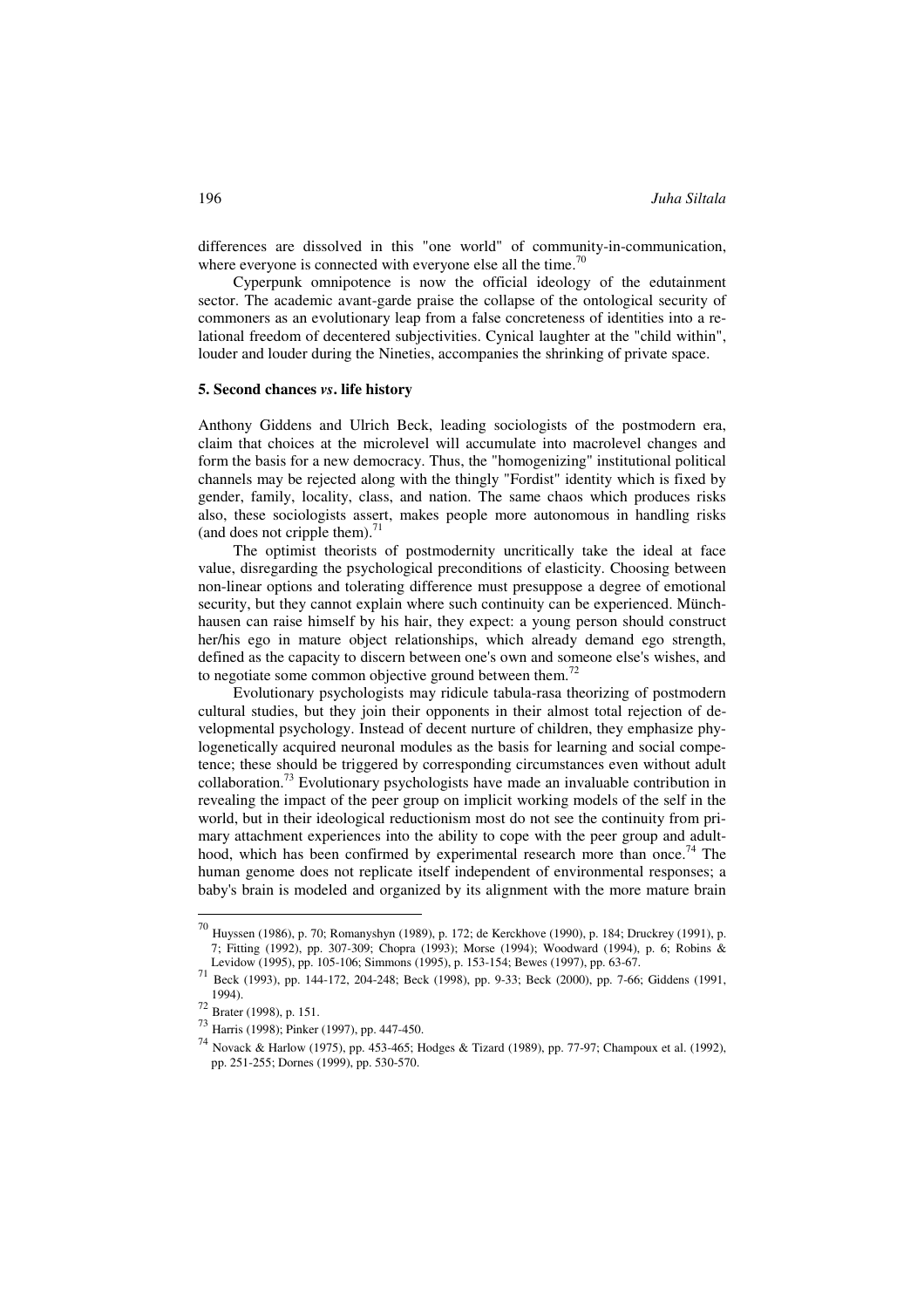of the caregiver, and this co-construction also includes protein synthesis by the genes.<sup>75</sup>

Social constructivists and adherents of physical reductionism may disagree about cumulative knowledge, but they act in unison in eliminative materialism, claiming that intermediating psychic structures and mental states are the fictional posits of a badly mistaken theory, devoid of any ontological basis, and trying to banish them from respectable scientific discourse.<sup>76</sup> Ontogenetic experiences (life histories) are denied by both evolutionary geneticists and linguistic constructivists; both emphasize inherent or cognitive capacities for adjustment.<sup>77</sup> The past does not predict the future, and nothing prevents adult cognitive and social abilities from developing; personal history is, according to the constructivists, only an actual narration and can be reshaped at will.<sup>78</sup>

Both cultural idealism and biological materialism are used to justify the abandonment of children to get along on their own. Individual choices on the same horizontal level must construct the world as horizontal performances unconstrained by economic structures, cultural patterns or accumulated life history. Prevailing discourses, e.g. the linguistic social constructivism, the short-term therapies which emphasize the power of positive mind-control, the utopias concerning the internet as a transcendental subject dissolving the ontological borders between the individual and the media all seem to have adopted the neoliberal "rational choice" ontology.<sup>79</sup>

Collective bargaining is over and done with, but one can choose his/her hair color! The universal principle of self-organization, co-evolution of a biological species along with its environment, the definitional dissolution of subject and object in a network of unconstrained communication establish the ontology of the "new" antidevelopmental rational choice paradigm $80$ , even if the opposite could easily be validated by just these principles.

Anything that cannot be chosen or rejected here and now is nowadays excluded by postmodern people from consciousness as too disempowering. Such things are externalized into the realm of economic natural laws, and rebelling against these is of no use. Since their new focus on language, the social sciences have studied society as a microsociological construction of speech acts predetermining each other. In the era of Talcott Parsons and structuralism, the social sciences were interested in non-rational behavior, whereas the focus is now on rational and conscious choices according to shared cognitive maps.<sup>81</sup> This narrow outlook on society excludes supra-individual economic structures and unconscious motives. Surface phenomena need no deeper causes or unifying schemata as explanations.<sup>82</sup>

 $^{75}$  Greenspan (1997), Siegel (1999).<br> $^{76}$  Stich (1996), pp. 3-22.

 $77$  Schmidt (1987), Plotkin (1998).

<sup>78</sup> Lewis (1997), Dornes (1999).

<sup>79</sup> Tilman (2001).

<sup>80</sup> Mazarr (1999), pp. 10-15, 90-97; King (2000).

<sup>81</sup> Heritage (1984).

<sup>82</sup> Tuija Pulkkinen defines the postmodern attitude as denying "the valorization of basis over surface, so typical of the modern, as well as the explanation of the surface phenomena with the basis, or the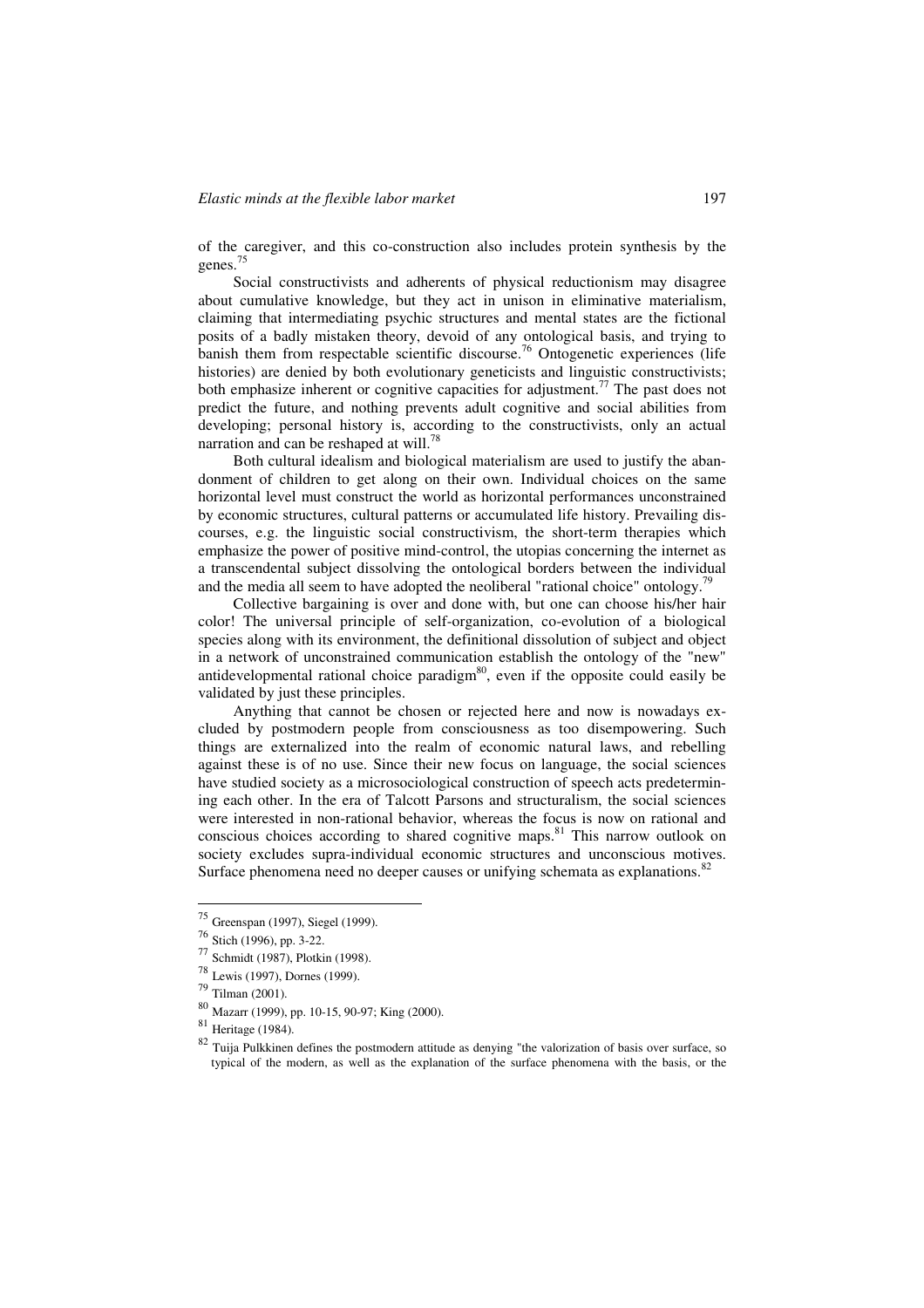In their rejection of psychological explanations, the Foucauldian social sciences come to treat people as subjects making rational choices, capable of constructing their already constructed lives anew. As such, the "constructed" individual of postmodernism – at least at the level of structural analogies – comes close to the  $\frac{1}{1}$  transcendental individual of classic liberalism.<sup>83</sup> Thus, Foucault, who considered himself a deconstructor, is used to justify positivist description, positive thinking emphasizing people's own resources, and the prevailing power-knowledge system, which prefers immediate facts and eschews interpretations.

Every definition of the human condition is now labeled as essentialist terror, which prevents one from choosing whatever one wants as a rational agent. If psychoanalytic researchers describe for instance the fatherless childhoods of slum inhabitants, they are accused of "blaming the victim"; instead, the disadvantaged should be described as active constructors of their lives. $84$  The deconstruction of discourses has during the 1990s replaced political activism, and the omnipotent "agency" of positive thinking has compensated for the lost power of organized labor and public-interest groups during the 1990s. The sociologist Scott Lash has defined the background ideology of postmodern social sciences as "aesthetic reflectivity". Older sources of social criticism, such as psychoanalysis, are deplored as being normative, heterosexist, gender-biased. Cultural differences are emphasized, uniting economic factors denied.<sup>85</sup>

According to Elisabeth Roudinesco (1999) and David Ashley (1997), the fetishization of difference eternalizes it; ascribing a behavior to an ethnic or other subculture frees it from universal standards. Perhaps the western middle-class man is no longer the norm because since the 1980s not even that man himself can any longer fulfill the post-WW II historical standard of decent middle-class life. Economically, the upper 20% are leaving the other 80% more and more behind.<sup>86</sup> Demolishing universal developmental ideals may sound tolerant and multicultural, but it also means abandoning any hope of progress for the majority. The majority do have to compete with one another for the price paid for their labor, but even this fundamental necessity to compete for resources promotes a false sense of difference that can easily be exaggerated and ontologized by postmodern social analysis, emphasizing differentiating experiences instead of those that men have in common.<sup>87</sup> Rejecting universal developmental psychology equals abandoning critical comparisons between one's actual life and historically possible life. Psychological universalism would not eliminate differences but unify people in their particular psychic answers to the universal challenges of separation and individuation.

offering of an inside foundation as a reason for the outside appearance." In contrast to modernists, postmodern researchers do not seek any foundation or any final explanation, only various layers. "The radical constructivism included in the Foucauldian conception of genealogy, questions and denies the notion of the original core self and simultaneously preserves agency and the capacity to judge."<br>(Pulkkinen 1996, pp. 46-49.)

<sup>(</sup>Pulkkinen 1996, pp. 46-49.) <sup>83</sup> Pulkkinen (1996), pp. 83-84, 93.

<sup>84</sup> Scott (1997), Kelley (1997).

<sup>85</sup> Lash (1994), Ashley (1997), Coté (2000).

<sup>86</sup> Hocker (1997), Keister (2000).

<sup>87</sup> Coté (2000), p. 4.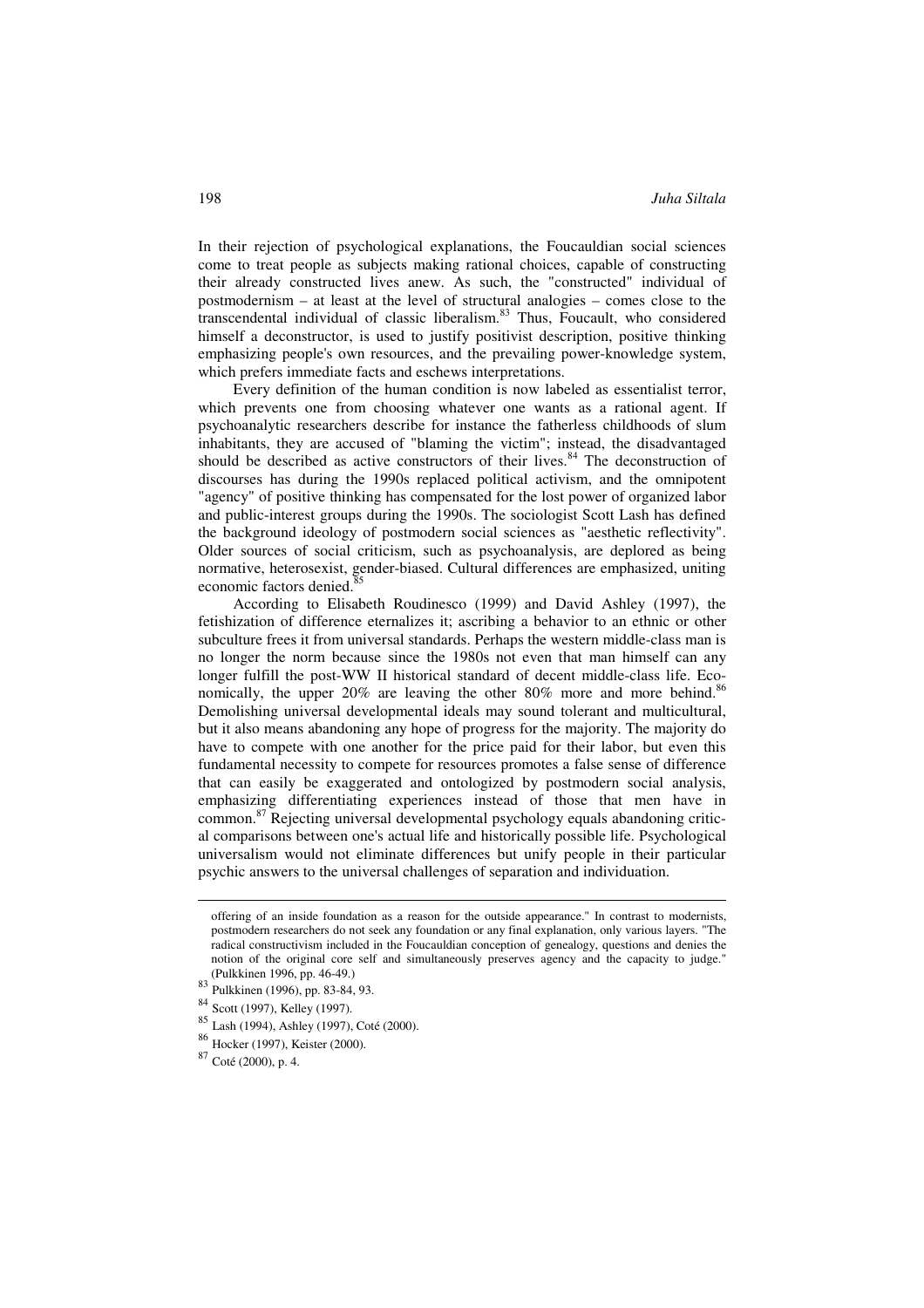## **6. Psychology without a psyche**

It is much easier to deconstruct standards than fulfill the historical promises present in them. According to Kenneth J. Gergen and Walter Truett Anderson, psychological speech means only cultural lag and historical burden.<sup>88</sup> "Without the language of the self – of our internal states, processes, and characteristics – social life would be virtually unrecognizable", claims Gergen.

Gergen equates the self with cultural input. The construction of selfhood is only horizontal, consisting of actual human relations, which are not colored by early experiences or class positions. There is no ego mediation; a pathology of projective identifications is here described as a normal state.<sup>89</sup> For Gergen, the new decentered self is many selves devoid of any internal coherence.<sup>90</sup> This view is possible because he defines the self as a sample of attitudes, not as a dynamic system. Emotions are only cultural labels for diffuse arousal. Such a mind does not suffer from social incompetence in the face of inundating information. Instead, the postmodern self immerses itself voluntarily in the limitless abundance of internet, multiculturalism, and sky channels. $91$  S/he comes to include contradictory elements which relativize each other, loosens face-to-face communities and their conventional truths. "The fully saturated self becomes no self at all".<sup>92</sup> A "flexible", totally relational personality needs no moment of re-centering.<sup>93</sup>

Anderson, as well, claims that giving up the self-centered perspective produces the same disidentification with one's overwhelming mental contents as a long therapy can offer, without the subject's falling into listless apathy.<sup>94</sup>

Postmodern psychologists seem unable to make any distinction between overwhelming influences and freely chosen relations between people. The unintegrated flow of emotions and impressions without any distinction between subject and object is not very pleasant, claims James Glass, who tries to differentiate between clinical schizophrenia and postmodern citation across literary canons. One cannot play with signification without any subjective center, no matter how provisory and procedural the game may be.<sup>95</sup> – And when the optimistic theoreticians of postmodernity conclude that there has occurred the emergence of spontaneous responsibility from the collapse of collective politics, have they confused the demand for adult capacities with their supply?

<sup>88</sup> Gergen (1991); Anderson (1997), pp. 187-189.

<sup>89</sup> Dornes (1999), p. 532.

<sup>90</sup> Gergen (1991), pp. 248-249; Miller (1974), pp. 193, 78; Taylor (1984), p. 168.

<sup>&</sup>lt;sup>91</sup> "... the somber hues of multiphrenia – the sense of superficiality, the guilt at not measuring up to multiple criteria – give way to an optimistic sense of enormous possibility. The world of friendship and social efficacy is constantly expanding, and the geographical world is simultaneously contracting. Life becomes a candy store for one's developing appetites". Gergen (1991), p. 150. See also pp. 74-79. Cf. Berger et al. (1973).

<sup>92</sup> Gergen (1991), pp. xi, 4-7, 55-65.

<sup>93</sup> Gergen (1991), pp. 1-3.

<sup>94</sup> Anderson (1997), pp. 225-242.

<sup>95</sup> Glass (1993).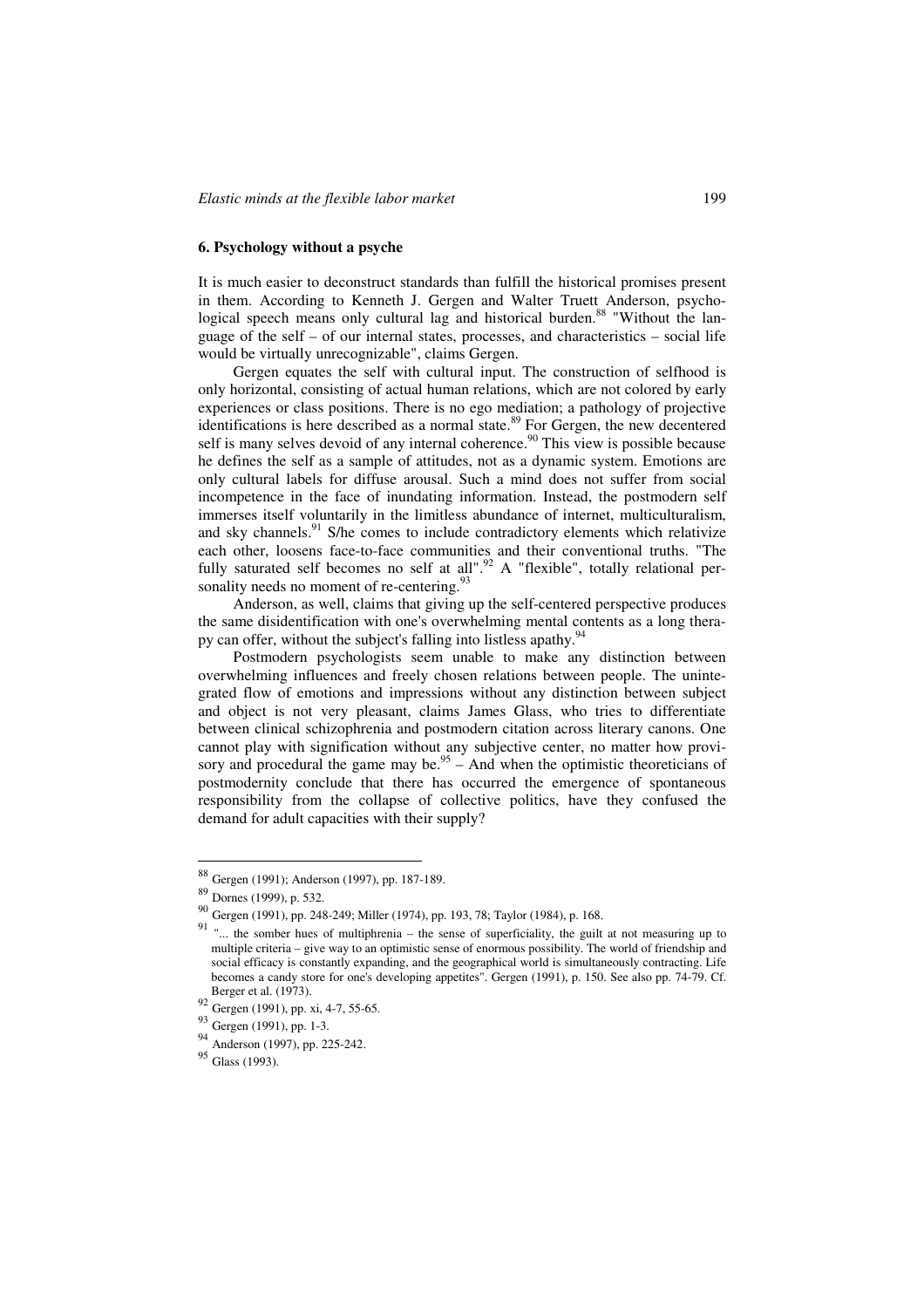As "the separation between self and other becomes diminished," "warfare becomes a nonsensical proposition," believes Gergen, who cannot cope with racism, ethnic purges, hate groupings, fundamentalism, because he does not acknowledge any discrepancy between cultural input and personal reaction.<sup>96</sup> Gergen's society constitutes a free internet discourse between free academic participants. One is free to enter new chats, if the old ones do not please.  $97$  The absence of moral meta-language between various lifestyle enclaves does not trouble Gergen, unlike Robert N. Bellah or Christopher Lasch<sup>98</sup>

Nonconformist personalities with convictions are of little use in this brave new world. Concentration camp guards were obviously not traitors to human values – as modern psychology put it – but relationally attuned people, competent to understand situational cues.<sup>99</sup> A socio-biologist might explain their conformity as stemming from group selection.

By definition, linguistic togetherness removes structural conflicts and permits one to imagine communitarianism in the midst of high capitalism: "communicationas-community". Politically correct avowal of people's relational embeddedness<sup>100</sup> instead of claustrophobic privatism<sup>101</sup> sounds extremely social and mature but in fact avoids the earning problem entirely. Communitarian moralism and "non-judgemental" individualism make in Gergen's theory a curious mixture – but in postmodernism, anything goes, because facts are not mediated by any interpretations.

## **7. Subjective moralism instead of attuned reciprocity**

"Hard" facts of reductionistic natural sciences and "soft" untestable theories of cultural studies seem to exert the strongest appeal for Generation X, now conquering its positions, maybe because these correspond to their attachment patterns: being left alone to take care of themselves in overcrowded day-care centers, as their Baby Boomer parents worked, divorced, and actualized themselves as if their offspring

<sup>96</sup> Gergen (1991), p. 254.

<sup>97</sup> Gergen (1991), pp. 196-198.

<sup>98</sup> Bellah et al. (1985), pp. 131-140, 177-192, 252-271; Lasch (1985). – On the possibility of reconciliation between moral universalism and contextual sensibility see also Benhabib (1992) and Habermas (1996).

<sup>99</sup> Gergen (1991), pp. 44-47, 151-153, 166-170; Snyder (1979), p. 134; Riesman (1950); Asch (1946), pp. 258-290; Hovland & Janis (1953); McGuire (1968).

 $100$  Gergen tries to recruit Carol Gilligan (1982) to support his claim: "Concepts of the individual – as the center of knowledge; as possessor of rationality; as author of his or her words; as one who creates, decides, manipulates, or intends – are all placed in question". "One's own role thus becomes that of participation in a social process that eclipses one's personal being. One's potentials are only realized because there are others to support and sustain them; one has an identity only because it is permitted by the social rituals of which one is part; one is allowed to be a certain kind of person because this sort of person is essential to the broader games of society". Gilligan, quoted by Gergen (1991), pp. 156-157.

person is essential to the broader games of society". Gilligan, quoted by Gergen (1991), pp. 156-157. <sup>101</sup> Gergen criticizes Anthony Giddens for his exclusive ontologies for individuals and society. "The terms 'culture' and 'individual' thus appear as two different ways of labelling the same reality" (1991, p. 275); "It is the individual who has hopes, fears, wishes, thoughts, desires, inspirations, and the like. These are the terms by which we understand daily life, and which are embedded within our patterns of interchange". (1991, p. 160.)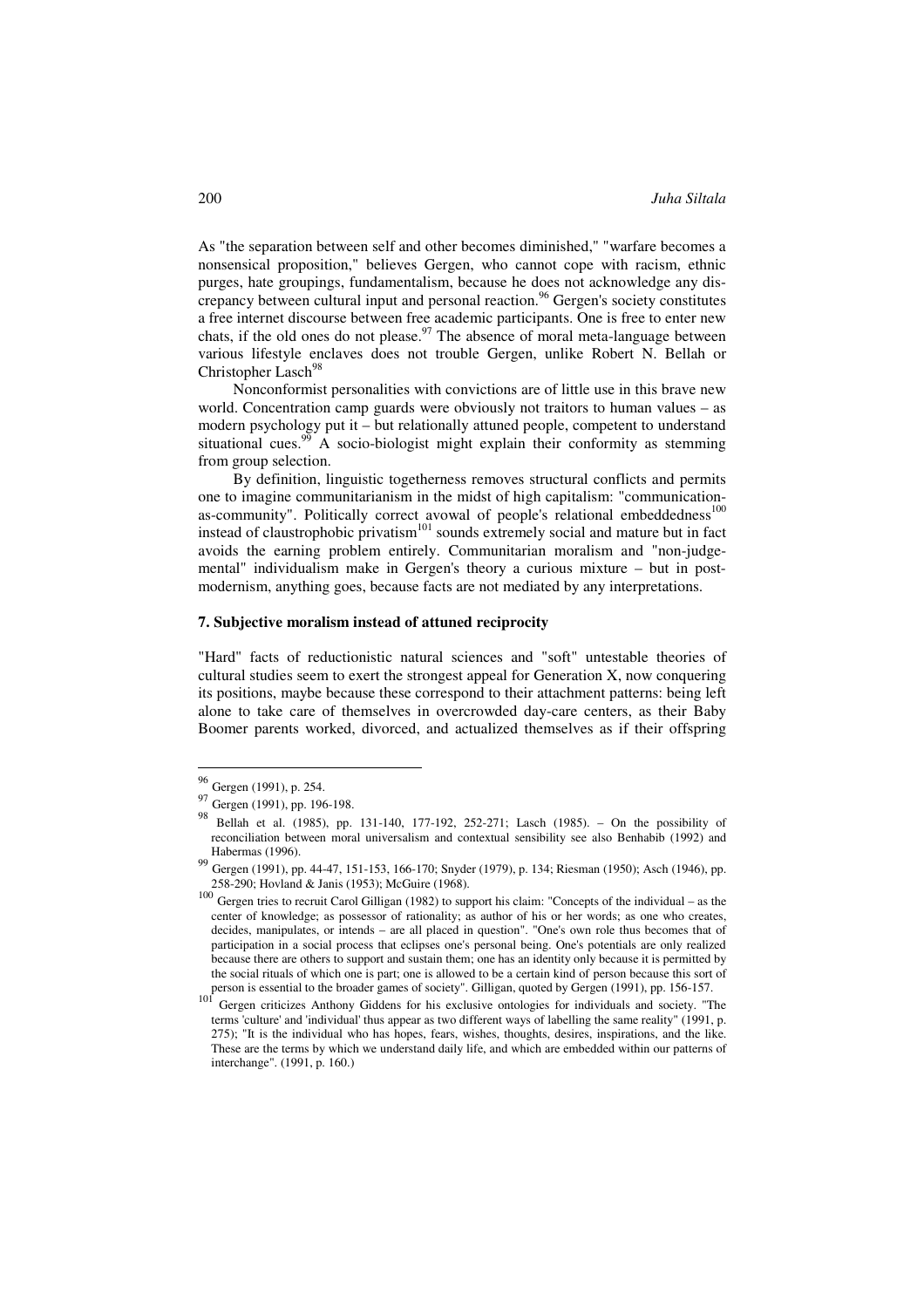did not exist at all. All over the western world, the Baby Boomers got well-paid permanent jobs and let inflation pay for their houses, whereas their offspring met a hypercompetitive labor market of short-term junk jobs (if one cannot qualify for IT work) and expensive real estate which inflation no longer pays as during the 1970s. The Baby Boomers could afford to dream of personal liberation and adhere to universal humanistic values, but their children have to traverse the jungle, like streetwise inner-city inhabitants.<sup>102</sup>

Explaining losses as new degrees of freedom and replacing political emancipation with positive words is possible, if memory and emotional working through are prevented. Creating a uniting picture of life would be dangerous; it would oblige people to confront their suffering, which is carefully repressed by their keeping facts and feelings apart.<sup>103</sup>

When one does not dare to trust any longer in the environment or in others, one refrains from commitments and reduces one's perceptions to immediate episodes without continuity. One shrinks from keeping up with the wider self-ideal, which also includes values and significant others and projects undertaken with them.<sup>104</sup>

Roy F. Baumeister describes dissociation as a defence mechanism to avoid facing insurmountable challenges: "The key is breaking conceptual links; suspending the mental activity that relates present affairs to other times, places, events, and concepts; and minimizing interest in general contexts or principles. – The mind must stop seeking to learn, to draw conclusions, to invoke broad attitudes. The present must be cut off from other events and times, and experience from moment to moment left unanalyzed, uninterpreted, unelaborated. Things happen, and that's that, and there is no use in trying to figure them out. By unmaking or deconstructing experiences, one banishes their threatening and upsetting aspects from the mind".<sup>105</sup>

The only way of the unguided Generation X children to keep hope alive was to hide dependency wishes deep in the right hemisphere and cope by use of the capabilities of the left hemisphere: linear, sequential thinking, clear-cut concepts with direct references, causal explanations, and analyses. The capacities of the right hemisphere, emotional appraisal, communication by the non-referential significances of the metaphor, paradox, and jokes, social cognition and holistic framing and understanding the "gist" were allowed to wither away. Thus, the postmodern people avoid uncontrollable, chaotic interactions and emotional involvement, with political questions included. Because one cannot understand the essential features of sensory data without giving them emotional meanings, the blockage between emotional exchange and intellectual reflection upon what one is doing in that primary

<sup>102</sup> Holtz (1995), Coté (2000).

<sup>103</sup> Anita Rubin, researcher into youth, has discovered a deep cleavage between the optimistic life expectations of Finnish teenagers as regards one's career and their conviction that an environmental catastrophe will occur during their lifetime (1998). Robert Jay Lifton has found a similar discrepancy: "In pursuing this double life, we oscillate between protective numbing with a partial shutting down of the self, and sufficient openness to troubling feelings of meaninglessness and disintegration to serve as stimuli to self-exploration and change". (Lifton (1993), pp. 49, 147, 157, 174-177, 196, 205, 207-208.)

<sup>104</sup> Baudrillard (1988), pp. 40-44; Lasch (1985); Bukatman (1993), pp. 248, 263; Asendorf (1993), pp. 66-70.

<sup>105</sup> Baumeister (1991), pp. 61-62.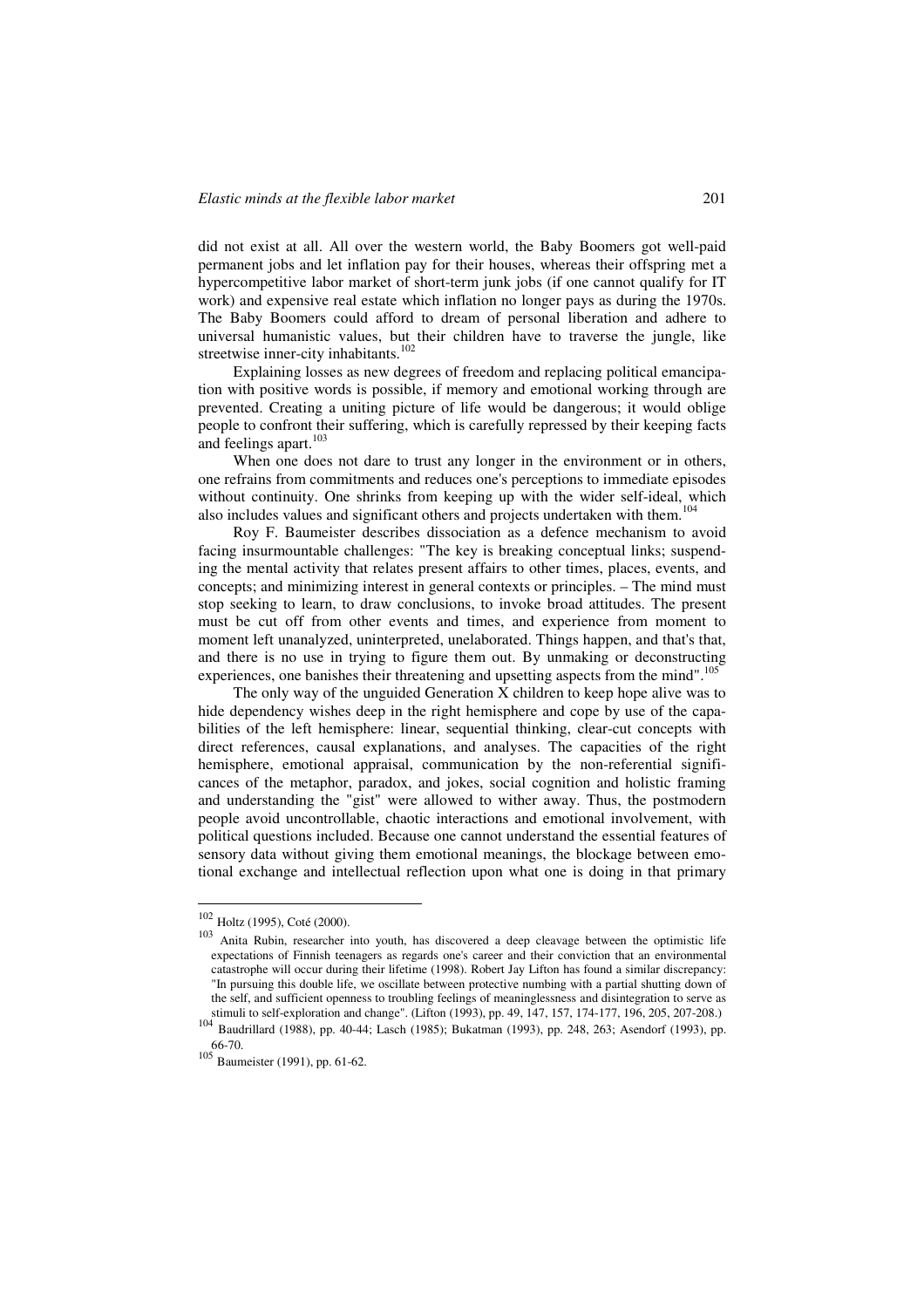interaction will produce both an anti-intellectual intellect and irrational passions.<sup>106</sup> Not only children need a responsive container for their emotions and thoughts; the adult capacity to tolerate uncertainty, to associate, and to symbolize depends also on how well they feel themselves understood.<sup>107</sup>

Buried emotional needs still exert pressure and intrude in the outbursts of borderline narcissism, where the other is commanded to serve as one's primary selfobject without any inner processes, intentions, and wishes of his/her own.<sup>108</sup> If the cold scientific facts, for instance of the gene's selfishness, represent the younger generation's grasping for a firm hold on truths, instead of a disappointing mutual dependency, $10^9$  so does the postmodern verbal constructivism in its definitional omnipotence reflect one's longing for an entirely compliant caregiver who exists only for one's own sake and possesses no live outside one's own wishes.<sup>110</sup>

Robert Godwin has noticed how "politically correct" debate on the significance of words has concentrated on issues of gender, sexuality, death, handicap, and race, all of which differences thwart one's desire to be omnipotent, to change and control.<sup>111</sup>

The private death of the public sphere occurs when private longing for intimacy and personal recognition are directed towards "society" or towards the participants in a public discussion. Postmodernists congratulate themselves on leaving behind the literal correspondence between signifiers and signified objects, but they nevertheless confuse words and deeds in their discourse on discourse analysis. This confusion enabled police to arrest a Canadian student to be investigated for eventual school shootings, because he was working through his school bullying experiences by writing violent fantasies.<sup>112</sup> Recent theories of eliminative materialism must to resort tacitly to the presupposition of a direct reference between words and the world: it is the causal relation to physics that legitimates a property as really existing. $^{113}$ 

Timothy Bewes, a literary critic, sees here the same abhorrence of signification and fetishization of objective culture in Communitarianism, in the liberation discourse of the Internet, in calls for the homogenization of the private and public lives of politicians, and in "real soap/drama". The postmodern cultural obsession seems to be to "expunge the signifier from the semantic equation, to attain a purer realm of

<sup>106</sup> cf. Greenspan (1997), Siegel (1999).

<sup>107</sup> Bion (1962); Hilbert (1992), pp. 91-92, 164-165, 226-227.<br>108 Masterson (1091), Krajsman & Strauss (1989), Britton (19

Masterson (1981), Kreisman & Strauss (1989), Britton (1998).

<sup>109</sup> The gene's selfishness as the *primus motor* of the universe and of human beings has been interpreted as a soothing cosmology amongst chaotic changes, i.e., a surrogate religion as the "true self" was some decades earlier (cf. Nelkin (2000), Kirschner (1996)).

 $\frac{110}{111}$  Whitebook (1995), pp. 217-222.

Godwin (1994), pp.  $86-87$ . – I am the first to admit that also actual moral and political issues have been removed from the agenda labeled as PC by Republicans, but some "politically correct" debates can nevertheless be conceived as the desire that words and thoughts should magically make things

happen or undo them. <sup>112</sup> *Boston Sunday Globe*, January 21, 2001: "Case of a Canadian student draws writers' sympathy", Colin Nickerson.<br><sup>113</sup> Stich (1996), pp. 9, 35-37, 45, 196-199.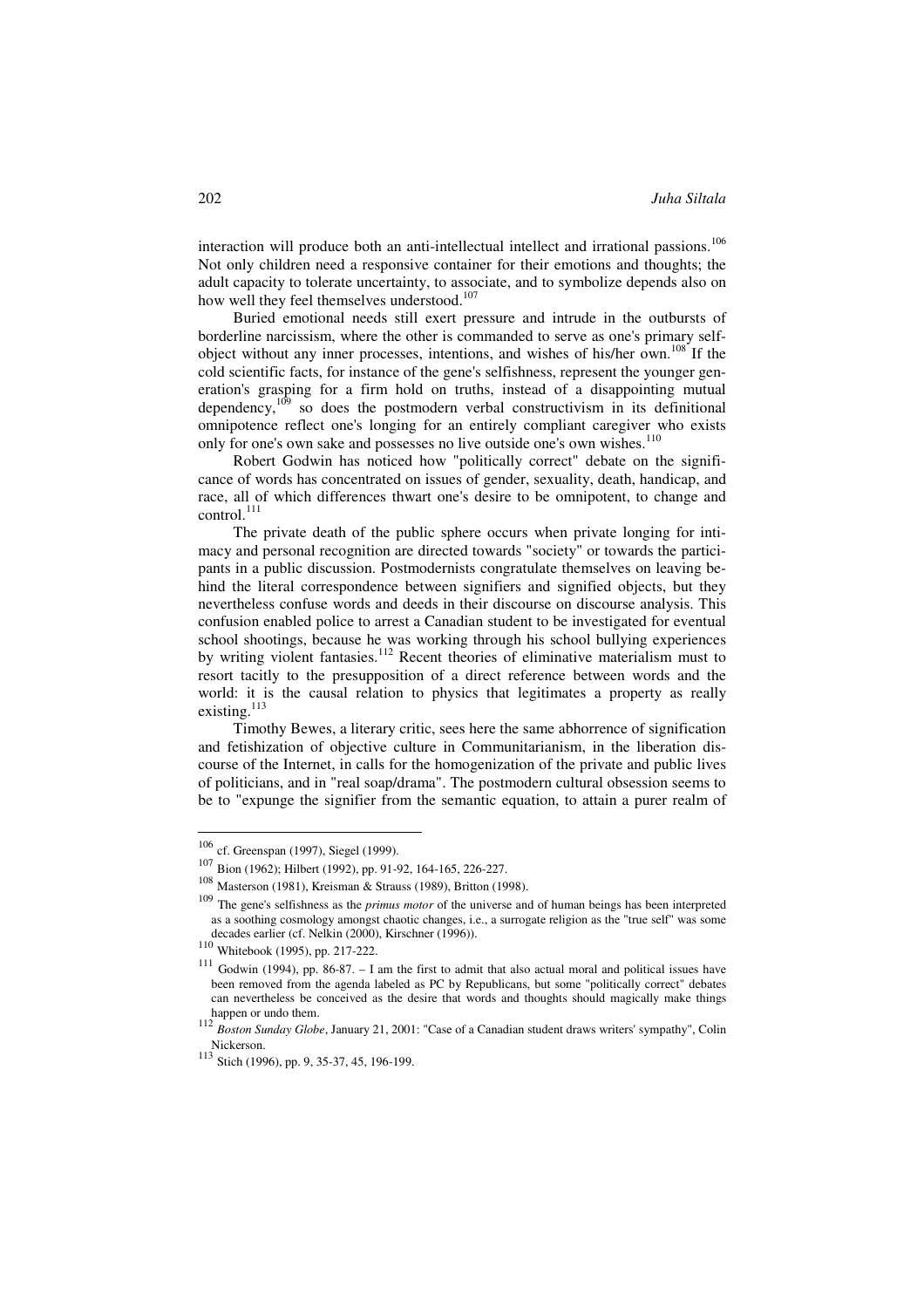authenticity, sincerity, honesty." Both postmodern ironic sensibility and politically correct word magic "take the signifier persistently for the thing itself, in such a way that political activity is replaced with a series of cosmetic adjustments to objective culture." The reduction of meaning to signs is apparent also in the upward revaluation of "factual" or statistical scientific knowledge and the demystification of the human mind to only a chemical soup, a genetic blueprint, DNA manipulation or digital pictures.

Because objective value judgements are nowadays taken as a priori impossible<sup>114</sup>, and because no procedural ethics exists for resolving conflicts between various subjective subcultures, subjective violence and then the tuning out of disabling self-consciousness are the only means to break from immobility into action. When language has lost its function as a carrier of shared meanings, a disenfranchised, alienated subjectivity faced with an indifferent world cannot otherwise attract attention. This is the result of the simultaneous acceleration of objective culture and the stultification of the subject. Another alternative would be learned helplessness. But subjective arbitrariness means abnegation of responsibility, as well as defeatist accommodation. Actions become possible only at the cost of radical insensitivity to human complexity and suffering.<sup>115</sup>

A sense of absolute relativism and tolerance is impossible, if "postmodern" people equate symbols with things; experience them with animal seriousness and do not play with shifting meanings; feel overwhelmed by what happens instead of seeing how they themselves construct their reality through projections.<sup>116</sup> The postmodern world corresponds to the paranoid-schizoid mode of experiencing, where "the self is predominantly a self as object, a self that is buffeted by thoughts, feelings, and perceptions as if they were external forces or physical objects occupying or bombarding oneself."<sup>117</sup>

Cultural civil wars, lawsuits, bombings, and public scandals compensate for the lost Cold War and class conflict as emotional splits, by which people protect their core sense of self and define their boundaries against enemies. Politics is now about petty details of everyday life, and its agenda consists of anthropologicalexistential attempts to actualize oneself rather than negotiation of material antagonisms. Disagreements are no longer about ideas or even interests, when politics means the assertion of one's gender, race, or sexual identity in public. Challenges to one's life-style identity lead inevitably to dramatic increases in the "rage quotient" in public life, because "to argue against my idea is to unhinge my private identity" <sup>118</sup>

Hearing so many angry undertones among the incisive scientific critics of psychoanalysis makes one ask, why can disproving an obviously out-of-date theory of ridiculous "folk psychology" trigger such outbursts? Psychoanalysis has been an appropriate straw man for those who believe that personality is as easily changed as bytes in a computer. Psychoanalysis is accused of binding men deeper into their

<sup>114</sup> Tilman (2001), pp. 141-145.

<sup>115</sup> Bewes (1997), pp. 15-138.

<sup>116</sup> Ogden (1986), pp. 41-99; Schoenhals (1997). <sup>117</sup> Ogden (1989), pp. 21-22.

<sup>118</sup> Giddens (1991); Hitzler (1998), p. 180; Boling (1996), p. 42 (quot.).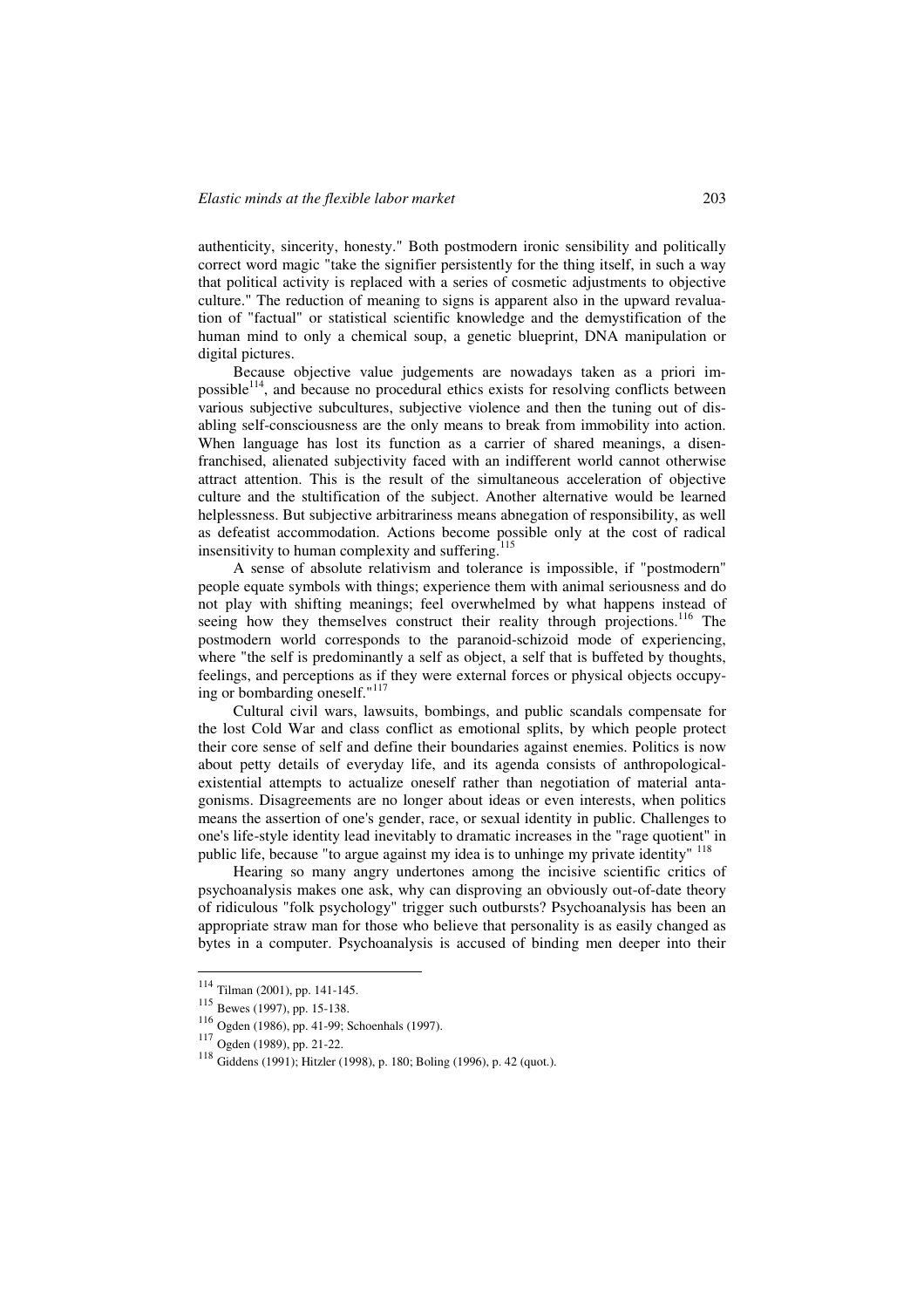misery, of implanting false memories, and selling defect-centered vocabularies to account for these contrived horrors.

The crusade against psychoanalysis is an attack against linking together wellknown but traumatizing facts and valorizing them emotionally. The target is not so much the Freudian corpus but making taboo all that it was about – first and foremost the activity of the mind in belaboring and not only reflecting facts.

I suspect that psychoanalysis has become a stumbling block for postmodern optimists, because its historical biases remind us of the lost possibilities of autonomous citizenship: of a personal synthesis of one's facts and fantasies and of agency based on character which – on the other hand – was based on predictable outcomes of one's actions.

Herbert Marcuse defends the classical individual in *Das Veralten der Psycho*analyse<sup>119</sup>:

"Heute hängt die Chance der Freiheit in hohem Masse von der Kraft und Bereitschaft ab, sich der Massenmeinung zu widersetzen, unpopuläre politische Praktiken zu verfechten, die Richtung des Fortschritts zu ändern. Die Psychoanalyse kann keine politische Alternative bieten, aber dazu beitragen, private Autonomie und Rationalität wiederherzustellen. Die Politik der Massengesellschaft beginnt zu Hause mit der Verminderung des Ichs und seiner Unterwerfung unter das kollektive Ideal. Der Widerstand gegen diesen Trend kann ebenfalls zu Hause beginnen: die Psychoanalyse kann dem Patienten helfen, mit einem eigenen Gewissen und eigenem Ichideal zu leben, was durchaus bedeuten kann – in Absage und Opposition gegenüber dem Bestehenden.

So zieht die Psychoanalyse ihre Stärke aus ihrem Veralten: aus ihrer Insistenz auf den individuellen Bedürfnissen und Möglichkeiten, die von den gesellschaftlichen und politischen Entwicklungen überholt worden sind. Was veraltet ist, ist deswegen nicht falsch. Wenn die fortschreitenden Industriegesellschaften und ihre Politik das Freudsche Modell des Individuums und seiner Beziehung zur Gesellschaft haben hinfällig werden lassen, wenn sie die Kraft des Individuums, sich von den anderen abzulösen, ein Selbst zu werden, und zu bleiben, untergraben haben, dann beschwören die Freudschen Begriffe nicht nur eine hinter uns liegende Vergangenheit, sondern auch eine neu zu gewinnende Zukunft".

<sup>119</sup> Marcuse (1965), p. 105.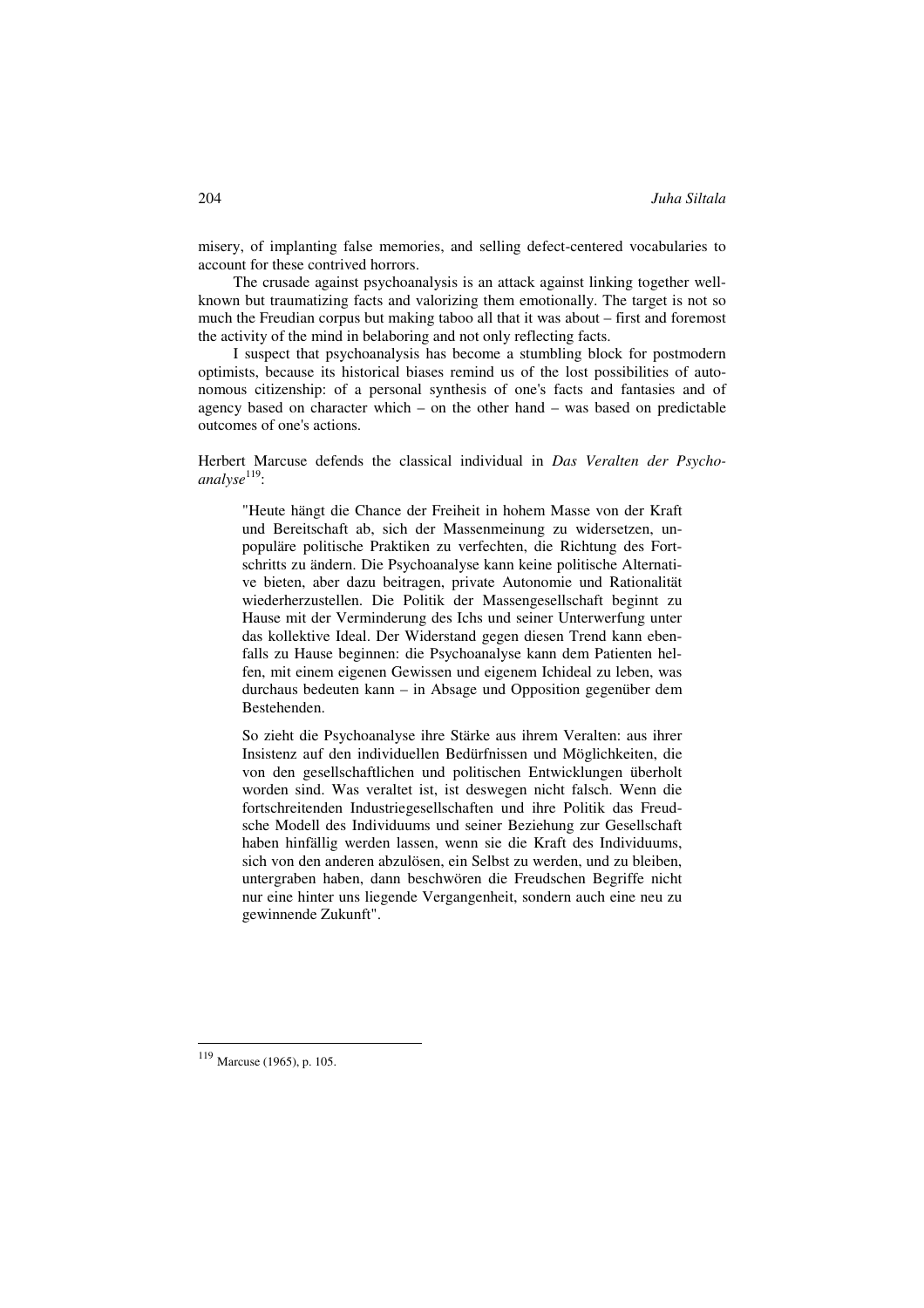## **References**

- Adorno, Theodor W. (1952/1953): Zum Verhältnis von Psychoanalyse und Gesellschaftstheorie. *Psyche* 6-7 (1952/53), 7-18.
- Alexander, Jeffrey C. (1995): Fin de Siècle Social Theory. Relativism, Reduction, and the Problem of Reason (Verso, London / New York 1995).
- Allardt, Erik (1993): Having, Loving, Being. An Alternative to the Swedish Model of Welfare Research. *In*: Nussbaum, M. C. / Sen, A. (eds.): The Quality of Life. (Clarendon Press, Oxford 1993).
- Ambjörnsson, R. (1988): Den skötsamme arbetaren. Idéer och ideal i ett norrländskt sågverkssamhälle 1880-1930. (Carlssons, Stockholm 1988).
- Anderson, Walter Truett (1990): Reality Isn't What It Used to Be. Theatrical Politics, Ready-to-Wear Religion, Global Myths, Primitive Chic, and Other Wonders of the Postmodern World (Harper & Row, San Francisco 1990).
- Anderson, Walter Truett (1997): The Future of the Self. Exploring the Post-Identity Society (Penguin Putnam Inc., New York 1997).
- Arendt, Hannah (1958): The Human Condition. (The University of Chicago Press, Chicago / London 1989).
- Ariès, Philippe (1962): Centuries of Childhood. (Knopf, New York 1962).
- Aronowitz, Stanley / DiFazio, William (1994): The Jobless Future: SciTech and the Dogma of Work. (University of Minnesota Press, Minneapolis 1994).
- Asch, Solomon E. (1946): Forming impressions of personality. *Journal of Abnormal and Social Psychology* 1 (1946), 58-290.
- Asendorf, C. (1993): Batteries of Life. On the History of Things and their Perception in Modernity (University of California Press, Berkeley / Los Angeles / London 1993).
- Ashley, David (1997): History without a Subject. The Postmodern Condition (Westview Press, Boulder, Colorado 1997).
- Barlett, Donald L. / Steele, James B. (1998): America: Who Stole the Dream? (Andrews and McMeel, New York 1998).
- Baudrillard, Jean (1988): The Ecstacy of Communication. (Foreign Agent Series, Semiotext(e), New York 1988).
- Baumeister, Roy F. (1986): Identity, Cultural Change and the Struggle for Self. (Oxford University Press, New York 1986).
- Baumeister, Roy F. (1991): Escaping the Self. Alcoholism, Spirituality, Masochism, and Other Flights from the Burden of Selfhood (Basic Books, New York 1991).
- Beck, Ulrich (1993): Die Erfindung des Politischen. Zu einer Theorie reflexiver Modernisierung (Suhrkamp, Frankfurt / M. 1993).
- Beck, Ulrich (1998): Kinder der Freiheit: Wider das Lamento über den Werteverfall. *In:* Beck, U. (ed.): Kinder der Freiheit. (Suhrkamp, Frankfurt/M. 1998), pp. 9-33.
- Beck, Ulrich (2000): Wohin führt der Weg, der mit dem Ende der Vollbeschäftigungsgesellschaft beginnt? *In:* Beck, U. (ed.): Die Zukunft von Arbeit und Demokratie. (Suhrkamp, Frankfurt/M. 2000), pp. 7-66.
- Bellah, Robert N. / Madsen, R. / Sullivan, W. M. / Swidler, A. / Tipton, S. M. (1985): Habits of the Heart. Individualism and Commitment in American Life (University of California Press, Berkeley / Los Angeles / London 1985).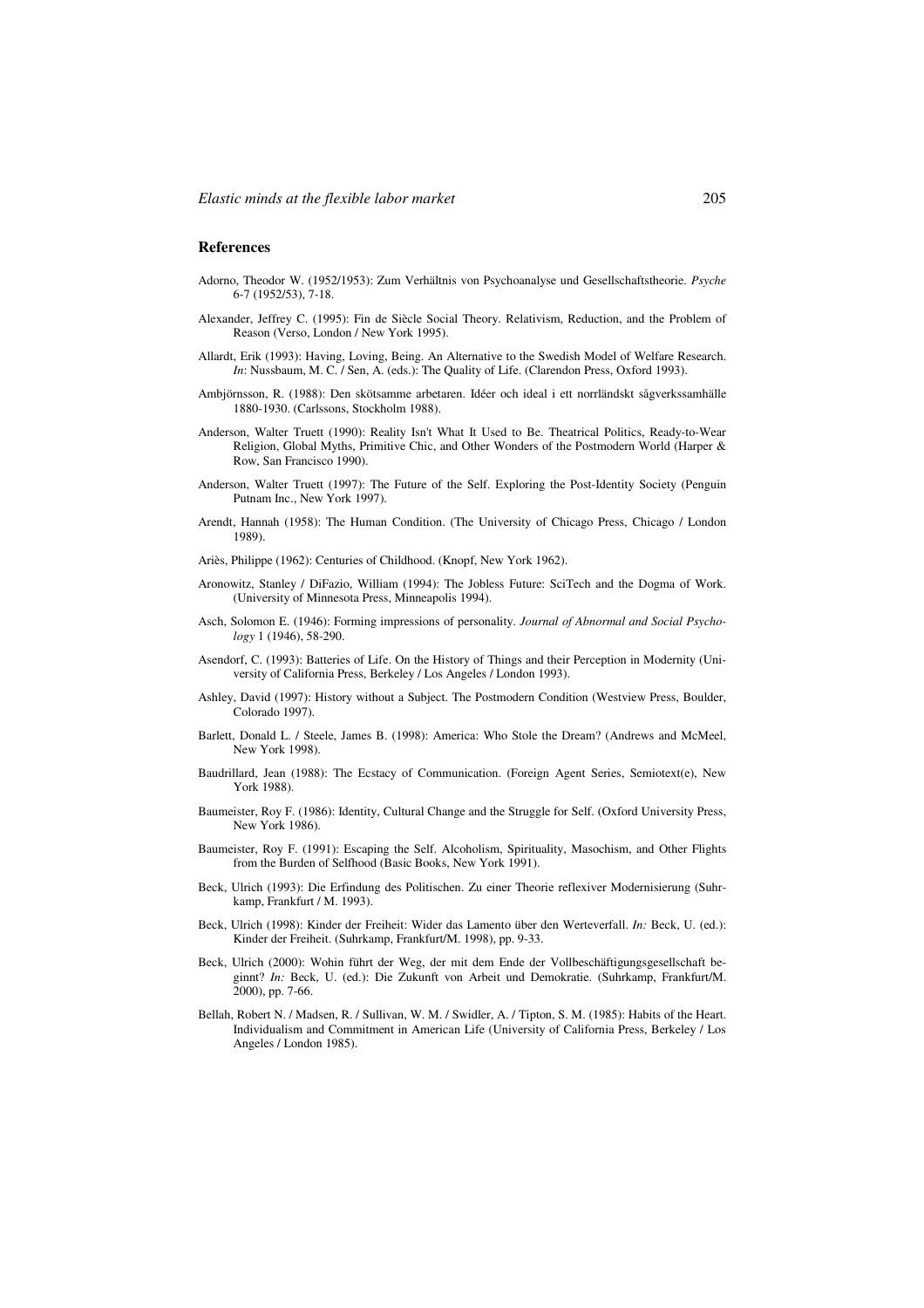- Benhabib, Sheyla (1992): Situating the Self. Gender, Community and Postmodernism in Contemporary Ethics (Routledge, New York 1992).
- Berger, Peter / Berger, Brigitte / Kellner, Hansfried (1973): The Homeless Mind. (Random House, New York 1973).
- Bertaux, Daniel (1998): Huomioita ihmistaloudesta. *In:* Roos, Jeja Pekka / Hoikkala, Tommi (eds.): Elämänpolitiikka. (Gaudeamus, Tampere 1998), pp. 76-91.
- Bewes, Timothy (1997): Cynicism and Postmodernity. (Verso, London / New York).
- Bion, Wilfred R. (1962): A Theory of Thinking. *In:* Bion, W. R.: Second Thoughts. (Heinemann, London 1967), pp. 110-119.
- Boling, Patricia (1996): Privacy and the Politics of Intimate Life. (Cornell UP, Ithaca 1996).
- Brater, Michael (1998): Schule und Ausbildung im Zeichen der Individualisierung. *In:* Beck, Ulrich (ed.): Kinder der Freiheit. (Suhrkamp, Frankfurt/M. 1998), pp. 149-174.
- Britton, Ronald (1998): Belief and Imagination. (Routledge, London 1998).
- Buchmann, Marlis (1989): The Script of Life in Modern Society: Entry into Adulthood in a Changing World. (University of Chicago Press, Chicago 1989).
- Bukatman, Scott (1993): Terminal Identity. The Virtual Subject in Postmodern Science Fiction (Duke University Press, Durham / London 1993).
- Butler, Judith (1997): The Psychic Life of Power. Theories in Subjection (Stanford University Press, Stanford 1997).
- Calcutt, Andrew (1998): Arrested Development. Pop Culture and the Erosion of Adulthood. (Cassell, London / Washington 1998).
- Castells, Michael (1996): The Informational City. Information Technology, Economic Restructuring and the Urban-Regional Process. (Blackwell, Oxford 1996).
- Castells, Michael (1998): End of Millennium. (Blackwell, Cambridge / Oxford 1998).
- Champoux, M. / Byrne, E. / Delizio, R. / Suomi, S. (1992): Motherless mothers revisited: Rhesus maternal behavior and rearing history. *Primates* 33 (1992), 251-255.
- Chopra, Deepak (1993): Ageless Body, Timeless Mind. The Quantum Alternative to Growing Old (Harmony Books, New York 1993).
- Clarke, Simon (1983): Marx, Marginalism and Modern Sociology. From Adam Smith to Max Weber (The MacMillan Press Ltd., London / Basingstoke 1983).
- Coontz, Stephanie (1992): The Way We Never Were. American Families and the Nostalgia Trap (Basic Books, New York 1992).
- Coté, James (2000): Arrested Adulthood. The Changing Nature of Maturity and Identity (New York University Press, New York / London 2000).
- Crone, Patricia (1993): Pre-Industrial Societies. (Blackwell, Oxford 1993).
- Dahmer, Helmuth (1982): Libido und Gesellschaft. Studien über Freud und Freudsche Linke (Zweite, erweiterte Auflage, Suhrkamp, Frankfurt/M. 1982).
- De Kerckhove, Derrick (1990): Virtual Reality for Collective Cognitive Processing. *In:* Hattinger, Gottfried, et al. (eds.): Virtuelle Welten – Virtual Worlds. Ars Electronica, Band II. (Veritas-Verlag, Linz 1990).
- DeMause, Lloyd (1974): The History of Childhood. (The Psychohistory Press, New York 1974).

Dornes, Martin (1999): Das Verschwinden der Vergangenheit. *Psyche* 53 (1999), 530-570.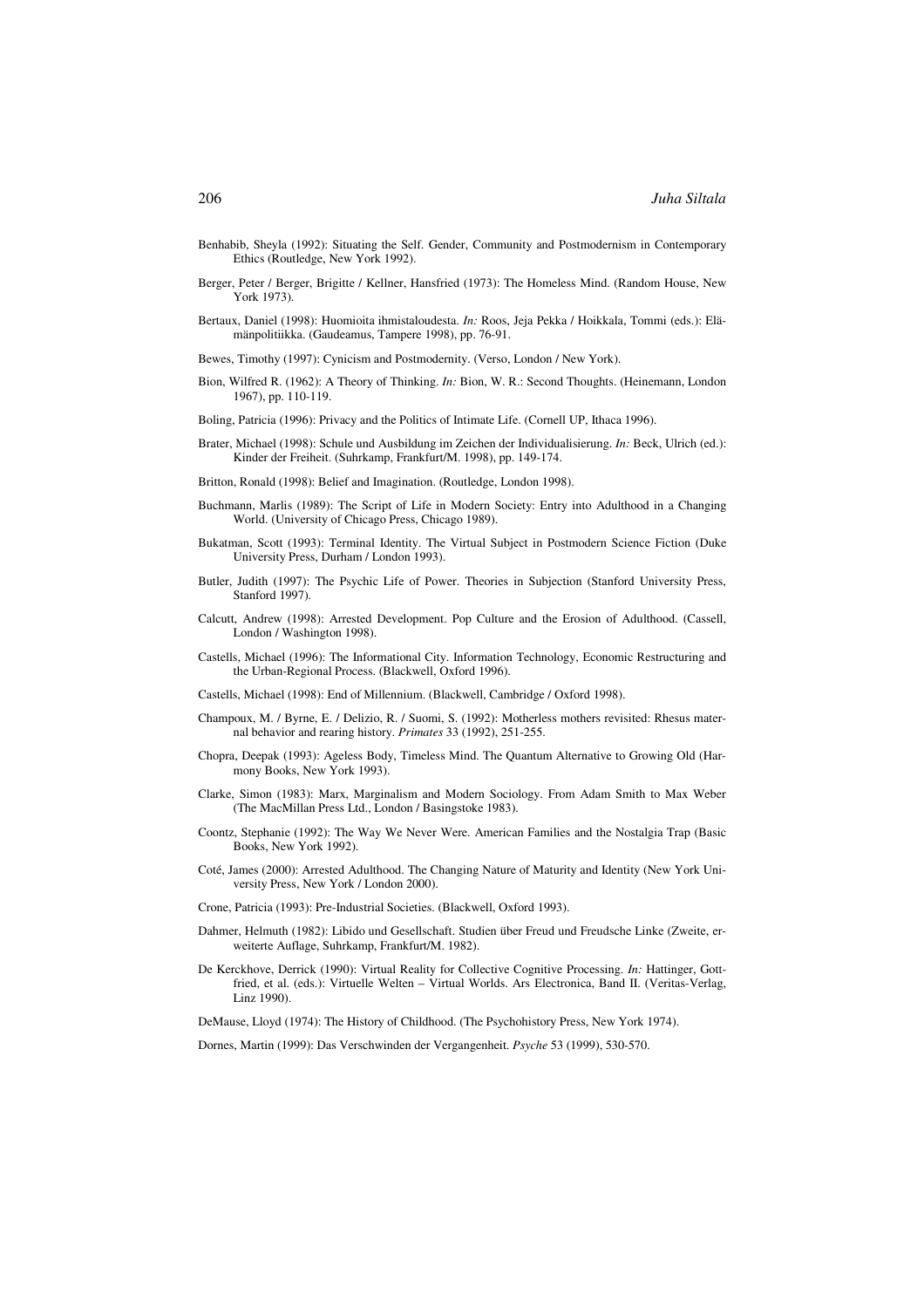- Druckrey, Timothy (1991): Revenge of the Nerds: An Interview with Jaron Lanier. *Afterimage* 18 (10) (1991).
- Ehlscheid, Mathes / Scherbaum, Manfred (eds.) (2001): "Das regelt schon der Markt!" Marktsteuerung und Alternativkonzepte in der Leistungs- und Arbeitszeitpolitik. (VSA-Verlag, Hamburg 2001).
- Elliott, Anthony (1992): Social Theory & Psychoanalysis in Transition. Self and Society from Freud to Kristeva (Blackwell, Oxford UK / Cambridge USA 1992).
- Fitting, Peter (1992): The Lessons of Cyberpunk. *In:* Penley, Constance / Ross, Andrew (eds.): Technoculture. (University of Minnessota Press, Minneapolis 1992).
- Freud, Sigmund (1923): Das Ich und das Es. *In:* Freud, S.: Psychologie des Unbewussten. Studienausgabe, Band III (Fischer, Frankfurt/M. 1982), pp. 275-330.
- Freud, Sigmund (1924): Der Realitätsverlust bei Neurose und Psychose. *In:* Freud, S.: Psychologie des Unbewussten. Studienausgabe, Band III (Fischer, Frankfurt/M. 1982), pp. 357-361.
- Frosh, Stephen (1987): The Politics of Psychoanalysis. An Introduction to Freudian and Post-Freudian Theory (MacMillan, London 1987).
- Galbraith, J. Kenneth (1958): The Affluent Society. (New American Library, New York 1958).
- Garrett, Laurie (2000): Betrayal of Trust. The Collapse of Global Public Health (Hyperion, New York 2000).
- Gay, Peter (1995): The Naked Heart. The Bourgeois Experience. From Victoria to Freud. Vol. IV (W. W. Norton, New York / London 1995).
- Gedo, John (1984): Psychoanalysis and its Discontents. (The Guilford Press, New York 1984).
- Gergen, Kenneth J. (1991): The Saturated Self. Dilemmas of Identity in Contemporary Life (Basic Books, New York 1991).
- Giddens, Anthony (1991): Modernity and Self-Identity. Self and Society in the Late Modern Age (Polity Press, Cornwall 1991).
- Giddens, Anthony (1994): Beyond Left and Right. (Polity Press, Cambridge 1994).
- Gilder, George (2000): Telecosm. How Infinite Bandwidth Will Revolutionize Our World (The Free Press, New York / London 2000).
- Gilligan, Carol (1982): In a Different Voice. (Harvard University Press, Cambridge, Mass. 1982).
- Glass, James M. (1993): Shattered Selves. Multiple Personality in a Postmodern World (Cornell University Press, Ithaca / London 1993).
- Godwin, Robert (1994): On the function of enemies: The articulation and containment of the unthought self. *The Journal of Psychohistory* 22 (1) (1994), 79-102.
- Gray, John (1998): False Dawn. The Delusions of Global Capitalism (The New Press, New York 1998).
- Green, André (1995): La causalité psychique. Entre nature et culture (Edition Odile Jacob, Paris 1995).
- Greenspan, Stanley I. (with Benderly, Beryl Lieff) (1997): Growth of the Mind and the Endangered Origins of Intelligence. (Perseus Books, Cambridge, Mass. 1997).
- Greider, William (1997): One World Ready or Not. The Manic Logic of World Capitalism (Simon & Schuster, New York 1997).
- Gronow, Jukka (1988): The Element of Irrationality: Max Weber's Diagnosis of Modern Culture. *Acta Sociologica* 31 (4) (1988), 319-329.
- Habermas, Jürgen (1996): Die Einbeziehung des Anderen. Studien zur Politischen Theorie (Suhrkamp, Frankfurt/M. 1996).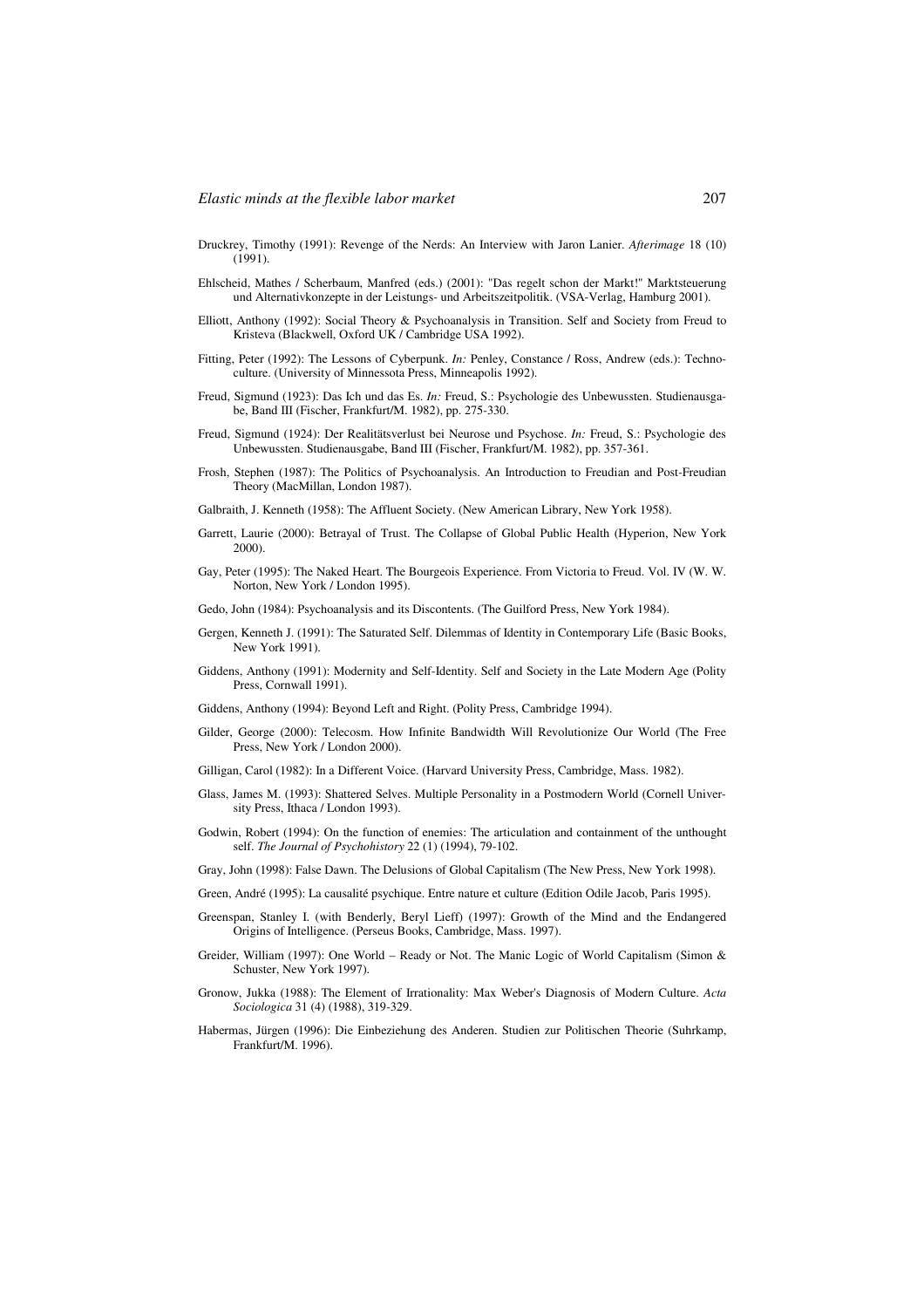- Halberstam, Judith / Livingston, Ira (eds., 1995): Posthuman Bodies. (Indiana University Press, Bloomington / Indianapolis 1995).
- Happonen, Mika (1999): Perceived job insecurity among Finnish wage and salary earners in 1977-1997. *Yhteiskuntapolitiikka* 64 (5-6) (1999), 423-452
- Harris, Judith Rich (1998): The Nurture Assumption. Why Children Turn Out the Way They Do (The Free Press, New York / London 1998).
- Harsch, Wolfgang (1998): Zum Verhältnis von Psychoanalyse und Ökonomie. *Psyche* 52 (1) (1998), 22- 27.
- Held, David / McGrew, Anthony / Goldblatt, David / Perraton, Jonathan (1999): Global Transformations. Politics, Economics and Culture (The Polity Press, Padstow, Cornwall 1999).
- Henwood, Doug (1995): Info Fetishism. *In:* Brook, James / Boal, Iain A. (eds.): Resisting the Virtual Life. The Culture and Politics of Information (City Lights, San Francisco 1995), pp. 163-172.
- Heritage, John (1984): Garfinkel and Ethnomethodology. (Blackwell, London 1984).
- Hilbert, Richard A. (1992): The Classical Roots of Ethnomethodology: Durkheim, Weber, and Garfinkel. (The University of North Carolina Press, Chapel Hill / London 1992).
- Hitzler, Ronald (1998): Der unberechenbare Bürger. Über einige Konsequenzen der Emanzipation der Untertanen. *In:* Beck, Ulrich (ed.): Kinder der Freiheit. (Suhrkamp, Frankfurt/M. 1998).
- Hochschild, Arlie Russell (1997): The Time Bind. When Work Becomes Home and Home Becomes Work (Metropolitan Books, New York 1997).
- Hocker, A. (1997): Money. Who Has How Much and Why (Schribner, New York 1997).
- Hodges, J. / Tizard, B. (1989): Social and family relationships of ex-institutional adolescents. *Journal of Child Psychology and Psychiatry* 30 (1989), 77-97.
- Holtz, Geoffrey T. (1995): Welcome to the Jungle. The Why Behind "Generation X" (St. Martin's Press, New York 1995).
- Horgby, Björn (1993): Egensinne och skötsamhet. Arbetarkulturen i Norrköping 1850-1940 (Carlssons, Stockholm 1993).
- Horkheimer, Max (1941): The End of Reason. *In:* Arato, Andrew / Gebhard, Eike (eds.): The Essential Frankfurt School Reader. (Basil Blackwell, Oxford 1978), pp. 26-48.
- Hovland, C. I. / Janis, I. L. (1953): Personality and Persuasibility. (Yale University Press, New Haven 1953).
- Huyssen, Andreas (1986): After the Great Divide. Modernism, Mass Culture, Postmodernism (Indiana University Press, Bloomington, Indianapolis 1986).
- Keister, Lisa A. (2000): Wealth in America. Trends in Wealth Inequality (Cambridge University Press, Cambridge, UK 2000).
- Kelley, R. D. G. (1997): Yo' mama's disfunktional! fighting the culture wars in urban america. (Peacon Press, Boston 1997).
- Kennedy, Allan A. (2000): The End of Shareholder Value. Corporations at the Crossroads (Perseus Publishing, Cambridge, Mass. 2000).
- Kiianmaa, Antero (1996): Moderni totemismi. Tutkimus työelämästä, solidaarisuudesta ja sosiaalista verkostoista keskiluokkaistuvassa Suomessa (Kehityksen avaimet, Jyväskylä 1996).
- King, Mary Britton (2000): Make Love, Not Work: New Management Theory and the Social Self. *Radical History Review* 76 (Winter 2000), 15-24.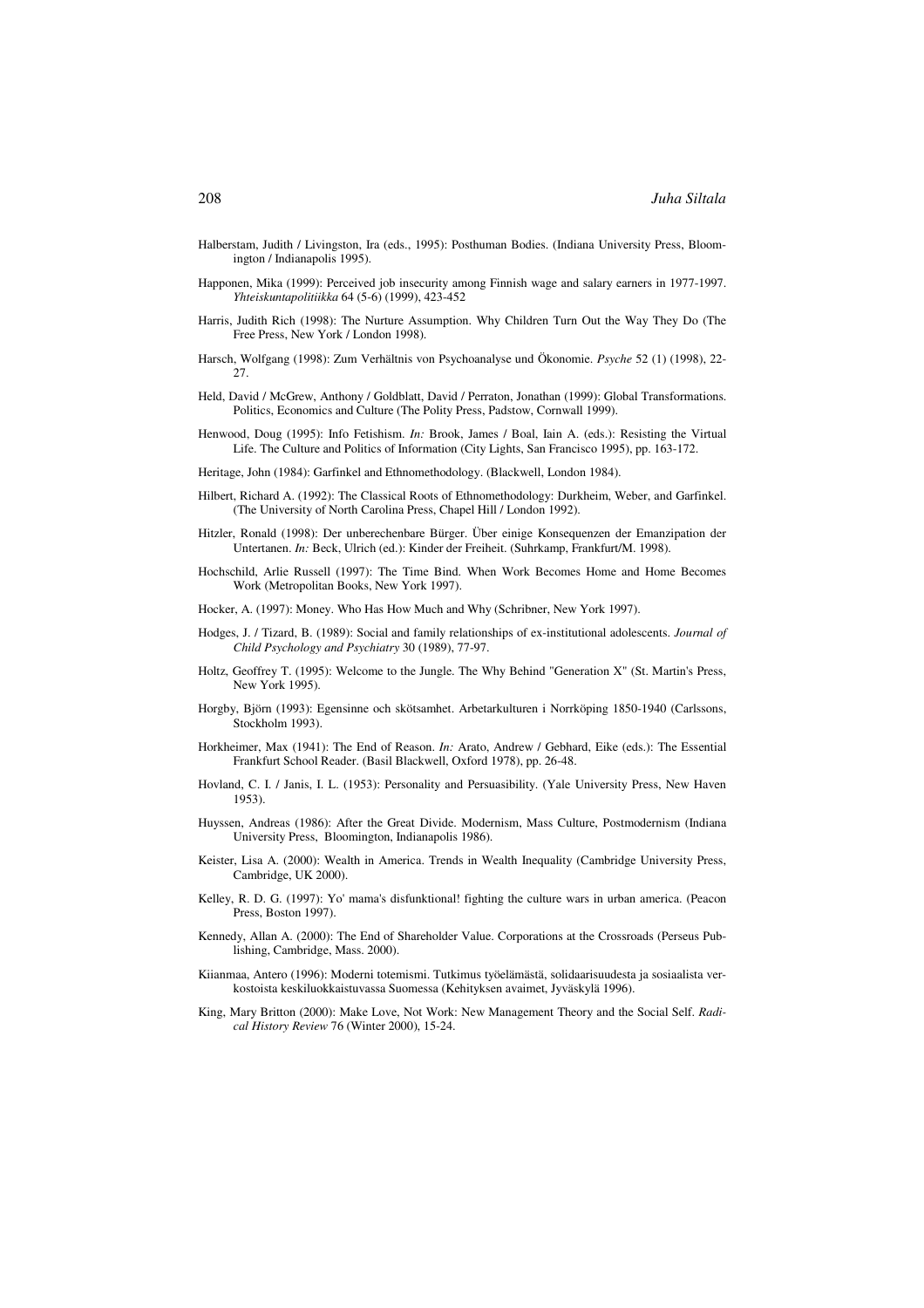- Kirschner, S. R. (1996): The Religious and Romantic Origins of Psychoanalysis. Individuation and Integration in Post-Freudian Theory (Cambridge University Press, Cambridge 1996).
- Kohut, Heinz (1971): The Analysis of Self. A Systematic Approach to the Treatment of Narcissistic Personality Disorders (International University Press, New York 1971).
- Kortteinen, Matti (1992): Kunnian kenttä. Suomalainen palkkatyö kulttuurisena muotona (Hanki ja jää, Hämeenlinna 1992).
- Kreisman, Jerold J. / Strauss, Hal (1989): I Hate You Don't Leave Me: Understanding the Borderline Personality. (Avon Books, New York 1989).
- Kreml, William P. (1977): The Anti-Authoritarian Personality. (Pergamon Press, Oxford / New York 1977).
- Labarde, Philippe / Maris, Bernard (1998): Ah Dieu! que la guerre oeconomique est jolie! (Albin Michel, Paris 1998).
- Lakoff, George (1989): Women, Fire and Dangerous Things: What Categories Tell Us About the Mind. (University of Chicago Press, Chicago 1989).
- Lakoff, George (1995): Body, Brain, and Communication. George Lakoff interviewed by Iain A. Boal. *In:* Brook, James / Boal, Iain A. (eds.): Resisting the Virtual Life. The Culture and Politics of Information (City Lights, San Francisco 1995), pp. 115-129.
- Lakoff, George / Johnson, Mark (1999): Philosophy in the Flesh. The Embodied Mind and Its Challenge to Western Thought (Basic Books, New York 1999).
- Lasch, Christopher (1985): The Minimal Self. Psychic Survival in Troubled Times (Pan Books, London 1985).
- Lasch, Christopher (1991): The True and Only Heaven. Progress and Its Critiques (W. W. Norton, New York / London 1991).
- Lasch, Christopher (1995): The Revolt of the Elites and the Betrayal of Democracy. (W. W. Norton, New York / London 1995).
- Lash, Scott (1994): Reflectivity and its counterparts. *In:* Beck, Ulrich / Giddens, Anthony / Lash, Scott (eds.): Reflexive Modernization. Politics, Tradition and Aesthetics in Modern Social Order (Polity Press, Cambridge 1994), pp. 178-235.
- Lehner, Franz / Schmidt-Bleek, Friedrich (1999): Die Wachstumsmaschine. Der ökonomische Charme der Ökologie. (Droemer, München 1999).
- Leinberger, P. / Tucker, B. (1991): The New Individualists: The Generation After the Organization Man. (HarperCollins, New York 1991).
- Lewis, Michael (1997): Altering Fate. Why the Past Does not Predict the Future (Guilford Press, New York / London 1997).
- Lifton, Robert Jay (1993): The Protean Self. Human Resilience in an Age of Fragmentation (Basic Books, New York 1993).
- Loewald, Hans (1979): The Waning of the Oedipus Complex. *J. Amer. Psychoanal. Assn.* 27 (1979), 751- 776.
- Lütkehaus, Ludger (1995): Verchromte Sirenen, herostratische Apparate. "Desiderat: Dingpsychologie" (G. Anders): eine Umorientierung der Psychologie. *Psyche* 49 (3) (1995), 281-303.
- Luhman, Niklas (1984): Soziale Systeme. Grundriss einer allgemeinen Theorie (Suhrkamp, Frankfurt/M. 1984).
- Luttwak, Edward (1998): Turbo Capitalism: Winners and Losers in the Global Economy. (Weidenfeld & Nicolson, London 1998).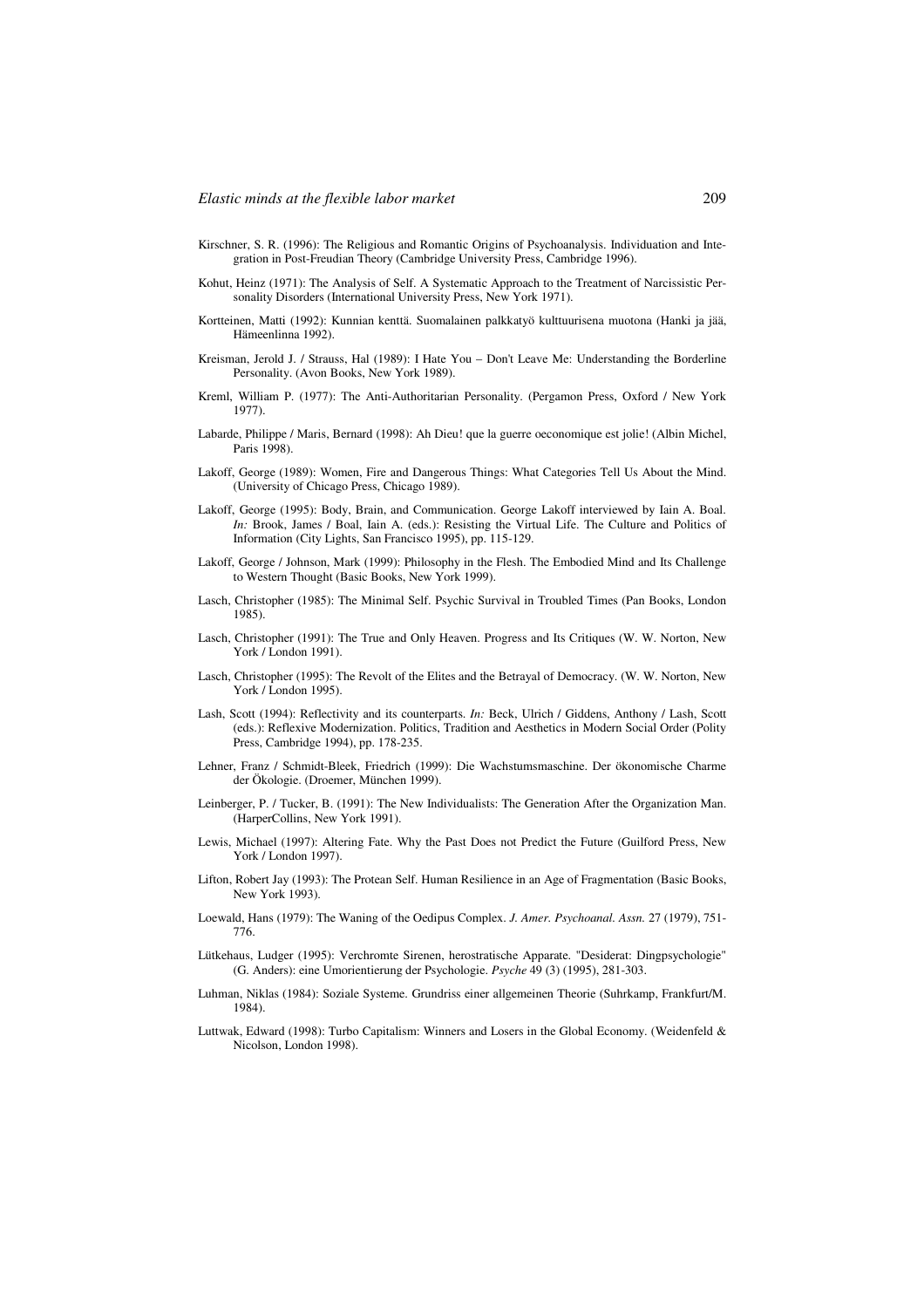Marcuse, Herbert (1955): Eros and Civilization. (Vintage Books, New York 1955).

- Marcuse, Herbert (1965): Das Veralten der Psychoanalyse. *In:* Kultur und Gesellschaft, Bd. 2 (Suhrkamp, Frankfurt/M. 1965).
- Martin, Hans-Peter / Schumann, Harald (1996): Die Globalisierungsfalle. (Rowohlt, Hamburg 1996).
- Maslow, Abram H. (1954): Motivation and Personality. (Harper and Row, New York 1954).
- Masterson, J. F. (1981): The Narcissistic and Borderline Personality Disorders. (Brunner / Mazel, New York 1981).
- Mazarr, Michael J. (1999): Global Trends 2005. An Owner's Manual for the Next Decade (St. Martin's Press, New York 1999).
- McGuire, William J. (1968): The Nature of Attitudes and Attitude Change. *In:* Lindsey, G. / Aronson, E. (eds.): The Handbook of Social Psychology. (Addison-Wesley, Reading, Mass. 1968).
- Miller, David (1974): The New Polytheism. (Harper and Row, New York 1974).
- Morse, Margaret (1994): What do Cyborgs eat?: Oral Logic in an Information Society. *Discourse* 16 (3) (1994).
- Neill, Monty (1995): Computers, Thinking, and Schools in the 'New World Economic Order'. *In:* Brook, James / Boal, Iain A. (eds.): Resisting the Virtual Life. The Culture and Politics of Information (City Lights, San Francisco 1995), pp. 189-199.
- Nelkin, Dorothy (2000): Less Selfish than Sacred? Genes and the Religious Impulse in Evolutionary Psychology. *In:* Rose, Hilary / Rose, Steven (eds.): Alas, Poor Darwin. Arguments Against Evolutionary Psychology (Harmony Books, New York 2000), pp. 17-32.
- Novack, M. / Harlow, H. (1975): Social recovery of monkeys isolated for the first year of life. I: Rehabilitation and therapy. *Developmental Psychology* 11 (4) (1975), 453-465.
- Oelkers, Jürgen (1980): Der Gebildete, der Narziss und die Zeit Wandlungen in den Voraussetzungen pädagogisch-politischer Theoriebildung. *Neue Politische Literatur* 4 / 1980.
- Ogden, Thomas H. (1986): The Matrix of the Mind. Object Relations and the Psychoanalytic Dialogue (Jason Aronson, Northvale, N. J. 1993).
- Ogden, Thomas H. (1989): The Primitive Edge of Experience. (Jason Aronson, Northvale, N. J. 1989).
- Oglesby, C. (1969): The New Left Reader. (Garden Press, New York 1969).
- Passett, Peter (1983): Gedanken zur Narzissmuskritik: Die Gefahr, das Kind mit dem Bad auszuschütten. *In:* Psychoanalytisches Seminar Zürich (ed.): Die neuen Narzissmustheorien: zurück ins Paradies? (Syndikat, Frankfurt/M. 1983), pp. 166-192.
- Pfister, Joel (1997): Cultural History of Emotional and Psychological Life. *In:* Pfister, Joel / Schnog, Nancy (eds.): Inventing the Psychological. Toward a Cultural History of Emotional Life in America (Yale, New Haven / London 1997), pp. 17-59.
- Pinker, Steven (1997): How the Mind Works. (W. W. Norton, New York / London 1997).
- Pipes, Richard (1999): Property and Freedom. (Alfred A. Knopf, New York 1999).
- Plotkin, Henry (1998): Evolution in Mind. An Introduction to Evolutionary Psychology (Harvard University Press, Cambridge, Mass. 1998).
- Pritchett, Price (1997): Uudet työtavat radikaalien muutosten maailmassa. Henkilöstön käsikirja. 13 menestyssääntöä tietoaikakaudelle. (Rastor, Espoo 1997).
- Pulkkinen, Tuija (1996): The Postmodern and Political Agency. (Dissertation. Department of Philosophy, University of Helsinki 1996).
- Raven, John (1991): The Tragic Illusion: Educational Testing. (Trillium, Unionville, N. Y. 1991).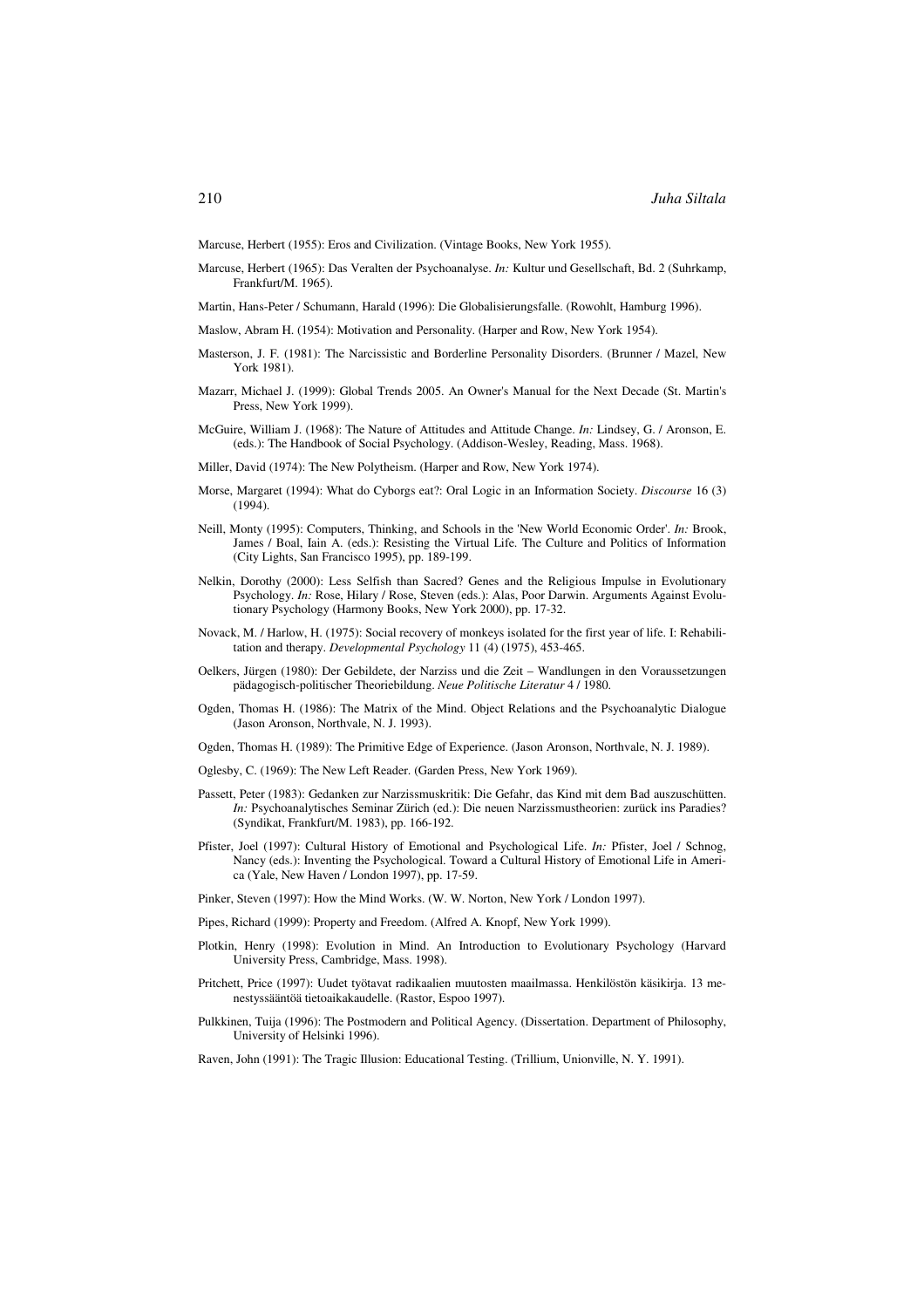- Riesman, David (with Glazer, N., and Denney, R.) (1950): The Lonely Crowd. A study of the changing American character (Yale University Press, New Haven / London 1969).
- Robins, Kevin / Levidow, Les (1995): Soldier, Cyborg, Citizen. *In:* Brook, James / Boal, Iain A. (eds.): Resisting the Virtual Life. The Culture and Politics of Information (City Lights, San Francisco 1995), pp. 105-114.
- Robins, Kevin / Webster, Frank (1989): The Technical Fix: Educations, Computers, and Industry. (St. Martin's, New York 1989).
- Roddey, Reid (1995): "Death of the Family". Keeping Human Beings Human. *In:* Halberstam, Judith / Livingston, Ira (eds.): Posthuman Bodies. (Indiana University Press, Bloomington / Indianapolis 1995), pp. 177-199.
- Romanyshyn, Robert D. (1989): Technology as Symptom and Dream. (Routledge, London / New York 1989).
- Roszak, Theodor (1968): The Making of a Counter Culture. (Doubleday, New York 1968).
- Roszak, Theodor (1986): The Cult of Information. (Pantheon Books, New York 1986).
- Roudinesco, Elisabeth (1999): Pourquoi la psychoanalyse? (Librairie Arthème Fayard, Paris 1999).
- Rubin, Anita (1998): The Images of the Future of Young Finnish People. *Publications of the Turku School of Economics and Business Administration*, Ser. D-2 (1998). *Annales Universitatis Turkuensis*, Ser. B, No. 234 (Turun yliopisto, Turku 2000).
- Schmidt, Siegfried J. (ed.) (1987): Der Diskurs des Radikalen Konstruktivismus. (Suhrkamp, Frankfurt/ M. 1987).
- Schneewind, J. B. (1998): The Invention of Autonomy. A History of Modern Moral Philosophy (Cambridge University Press, Cambridge 1998).
- Schoenhals, Helen (1997): Ödipuskomplex, triangulärer Raum und Symbolisierung. *In:* Kennel, Rosemarie / Reerink, Gertrud (eds.): Klein – Bion. Eine Einführung (edition discord, Tübingen 1997), pp. 113-125.
- Schor, Juliet B. (1993): The Overworked American. The Unexpected Decline of Leisure (Basic Books, New York 1993).
- Schwartz, Tony (1995): What Really Matters. Searching for Wisdom in America (Bantam Books, New York 1995).
- Scott, D. M. (1997): Contempt & Pity. Social Policy and the Image of the Damaged Black Psyche 1880- 1996 (The University of North Carolina Press, Chapel Hill / London 1997).
- Sennett, Richard (1998): The Corrosion of Character. The Personal Concequences of Work in the New Capitalism (W. W. Norton, New York / London 1998).
- Shore, Bratt (1996): Culture in Mind. Cognition, Culture, and the Problem of Meaning (Oxford University Press, New York / Oxford 1996).
- Siegel, Daniel J. (1999): The Developing Mind. Toward a Neurobiology of Interpersonal Experience (The Guilford Press, New York / London 1999).
- Siltala, Juha (1989): The Dimension of Change in Psychohistory. *In:* Tammisto, Antero / Mustakallio, Katariina / Saarinen, Hannes (eds.): *Studia Historica* 33 (SHS, Helsinki 1989), pp. 287-383.
- Siltala, Juha (1992): Suomalainen ahdistus. Huoli sielun pelastuksesta. (Otava, Keuruu 1992).
- Siltala, Juha (1999): Valkoisen äidin pojat. Siveellisyys ja sen varjot kansallisessa projektissa. (Otava, Keuruu 1992).